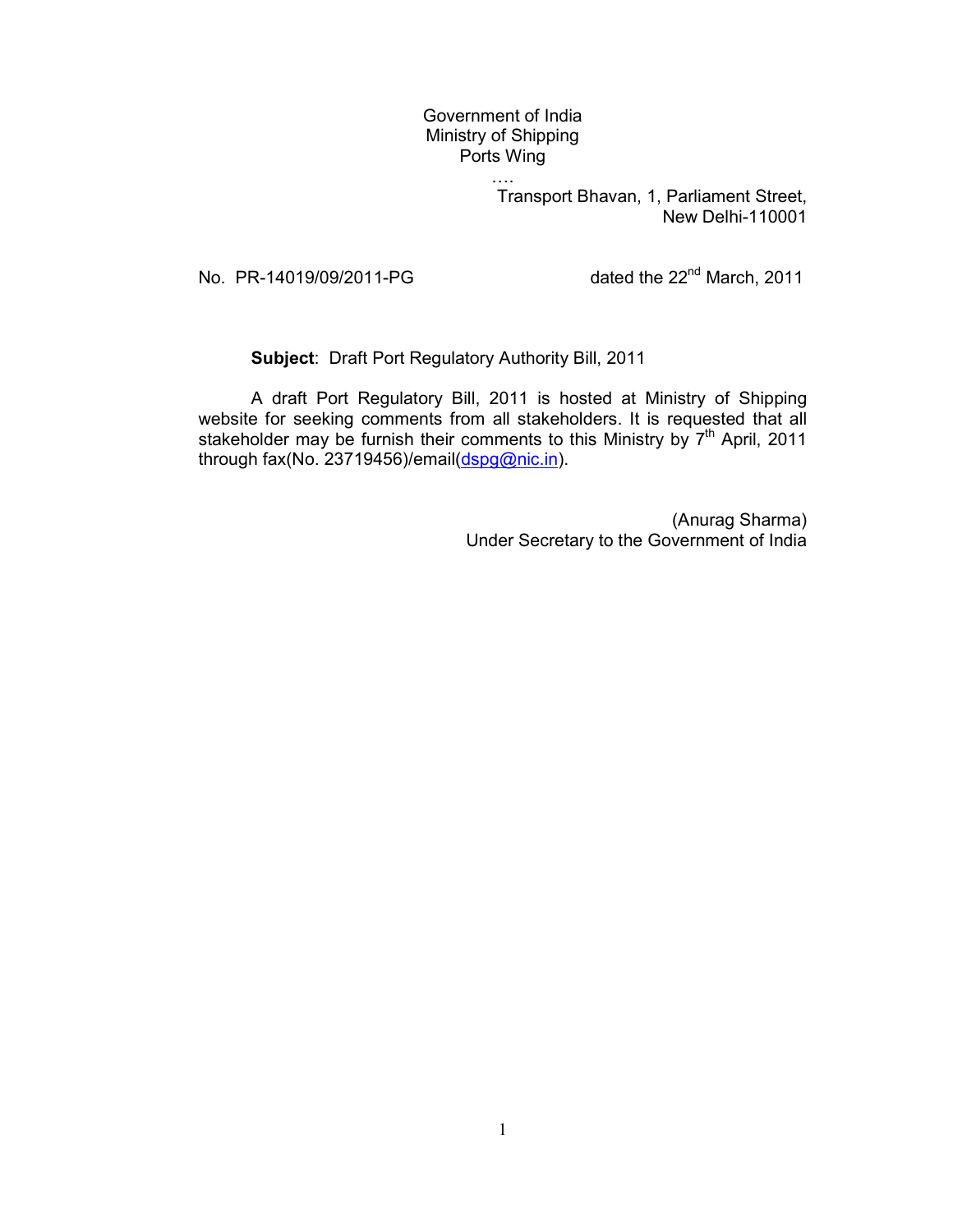# Draft Port Regulatory Authority Bill, 2011

#### Chapter 1

#### **Preliminary**

- 1. Short title, extent and commencement
- 2. Definitions.

#### Chapter-II

### Constitution of Regulatory Authorities

- 3. Constitution of Major Ports Regulatory Authority
- 4. Qualifications for appointment of Chairperson and other Members of the Major Ports Regulatory Authority.
- 5. Constitution of the State Ports Regulatory Authorities
- 6. Qualifications of appointment of Chairperson and other Members of State Ports Regulatory Authorities
- 7. Constitution of Selection Committee to select Chairpersons and Members of State Ports Regulatory Authorities
- 8. Term of office, conditions of service, etc., of Chairperson and other Members of the Major Ports Regulatory Authority and State Ports Regulatory Authorities
- 9. Removal of Chairperson or any other Member from office
- 10. Powers of Chairperson
- 11. Meetings of the appropriate Regulatory Authority
- 12. Authentication of all orders and decisions of the Appropriate Regulatory Authority
- 13. Vacancy, etc. not to invalidate proceedings of the Appropriate Regulatory Authority.
- 14. Officers and employees of the Appropriate Regulatory Authority

#### CHAPTER-III

# POWERS AND FUNCTION OF THE AUTHORITIES

15. Functions of the Regulatory Authorities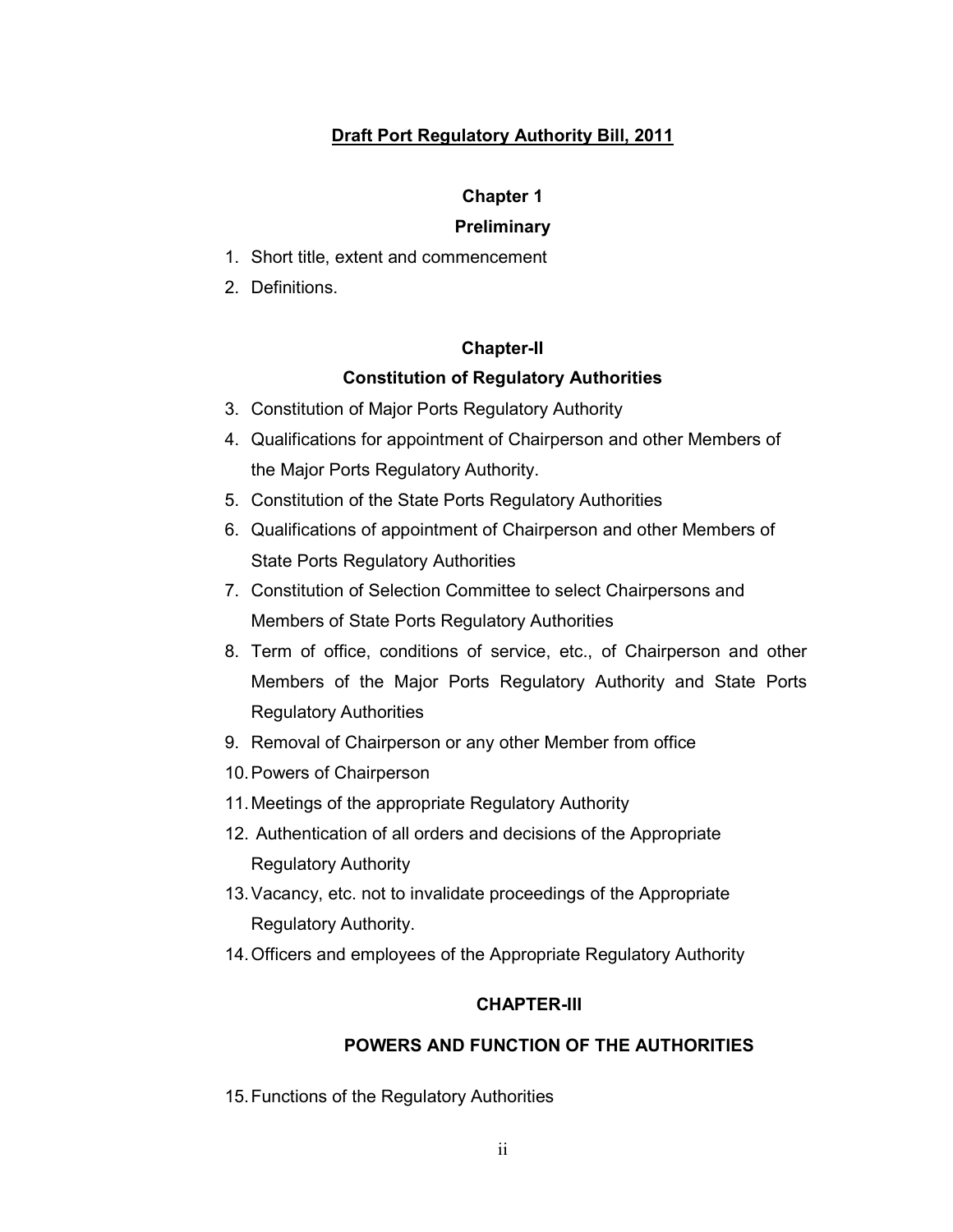#### 16. -18 Tariff Regulations

- 19-24 Powers of the Appropriate Regulatory Authority
- 25. Powers of the Appropriate Regulatory Authority to call for information, conduct investigations, etc.
- 26. Enforcement of orders of the Appropriate Regulatory Authority
- 27. Overriding Effect
- 28. Power to make regulations

#### CHAPTER-V

### POWERS OF THE APPROPRIATE GOVERNMENT

- 29. Powers of the Appropriate Government to require modifications or cancellation of rates
- 30. Powers of the Appropriate Government to issue policy direction
- 31. Power of Appropriate Government to supersede the Appropriate Regulatory Authority
- 32. Powers of the appropriate Government to make rules.

### CHAPTER-VI

#### Port Regulatory Authority Appellate Tribunal

- 33. Establishment of Appellate Tribunal
- 34. Application for settlement of dispute and appeals to the Tribunal
- 35. Composition of Appellate Tribunal
- 36. Qualification for appointment of Chairperson and Members.
- 37. Terms of office and condition of service
- 38. Removal and resignation
- 39. Staff of Appellate Tribunal
- 40. Decision to be by majority
- 41. Members, etc. to be public survey
- 42. Civil court not to have jurisdiction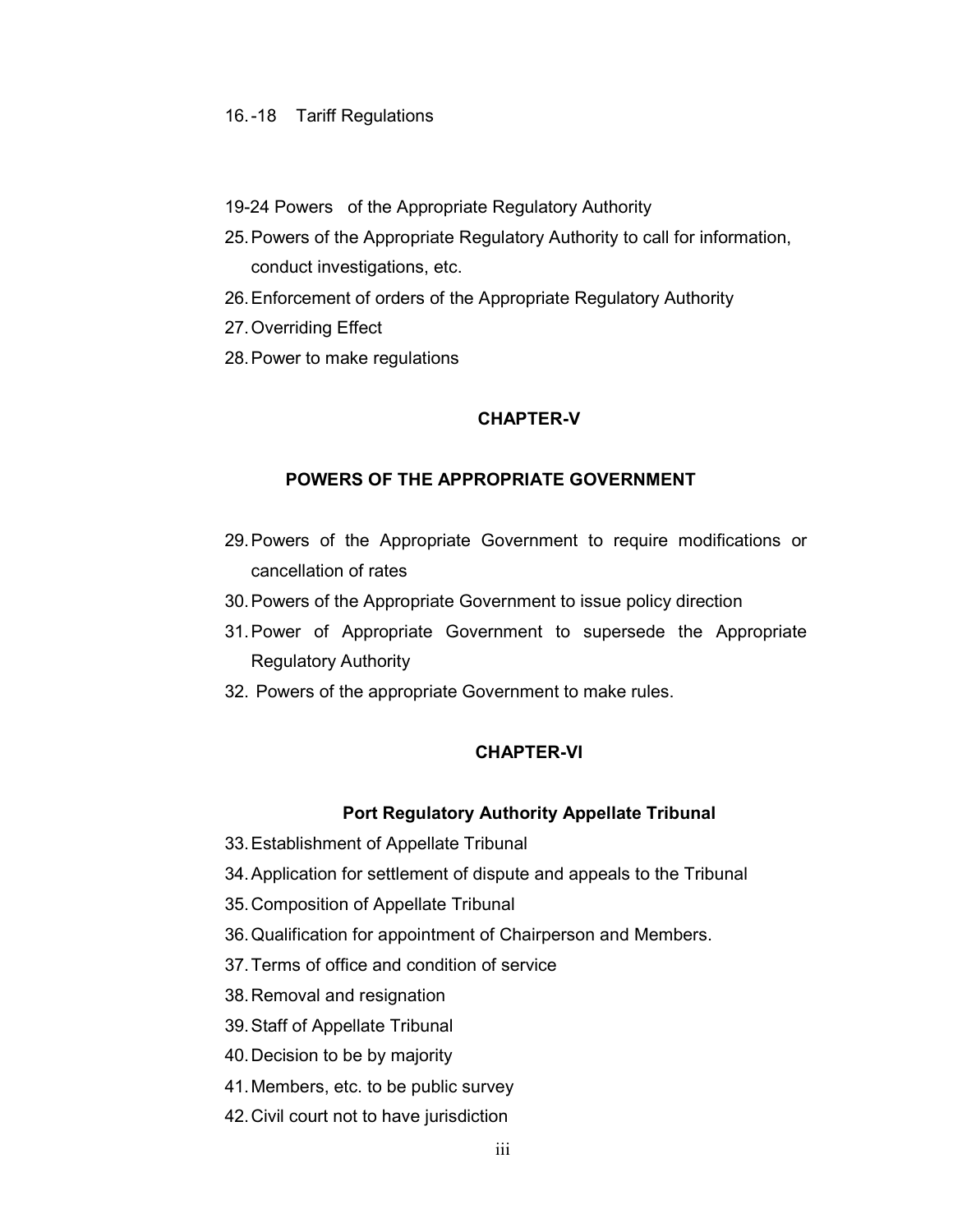43. Procedure and power of Appellate Tribunal

44. Appeal to Supreme court

45. Order passed by Appellate Tribunal to be executable as decree

### CHAPTER-VII

#### FINANCE, ACCOUNTS AND AUDIT

- 46. Grants by Appropriate Government
- 47. Accounts and Audit
- 48. Annual Report

#### CHAPTER-VIII

### OFFENCE AND PENALITIES

- 49. Offences and Punishment
- 50. Cognizance of certain offences

#### CHAPTER-IX

#### **MISCELLANEOUS**

- 51. Coordination Forum
- 52. Publication of orders of the Appropriate Regulatory Authority
- 53. Requirements as to publication of notifications, orders, etc., in the Official Gazette.
- 54. Chairperson, members, etc., to be public servants
- 55. Protection of action taken in good faith
- 56. Repeal and Saving
- 57. Power to remove difficulties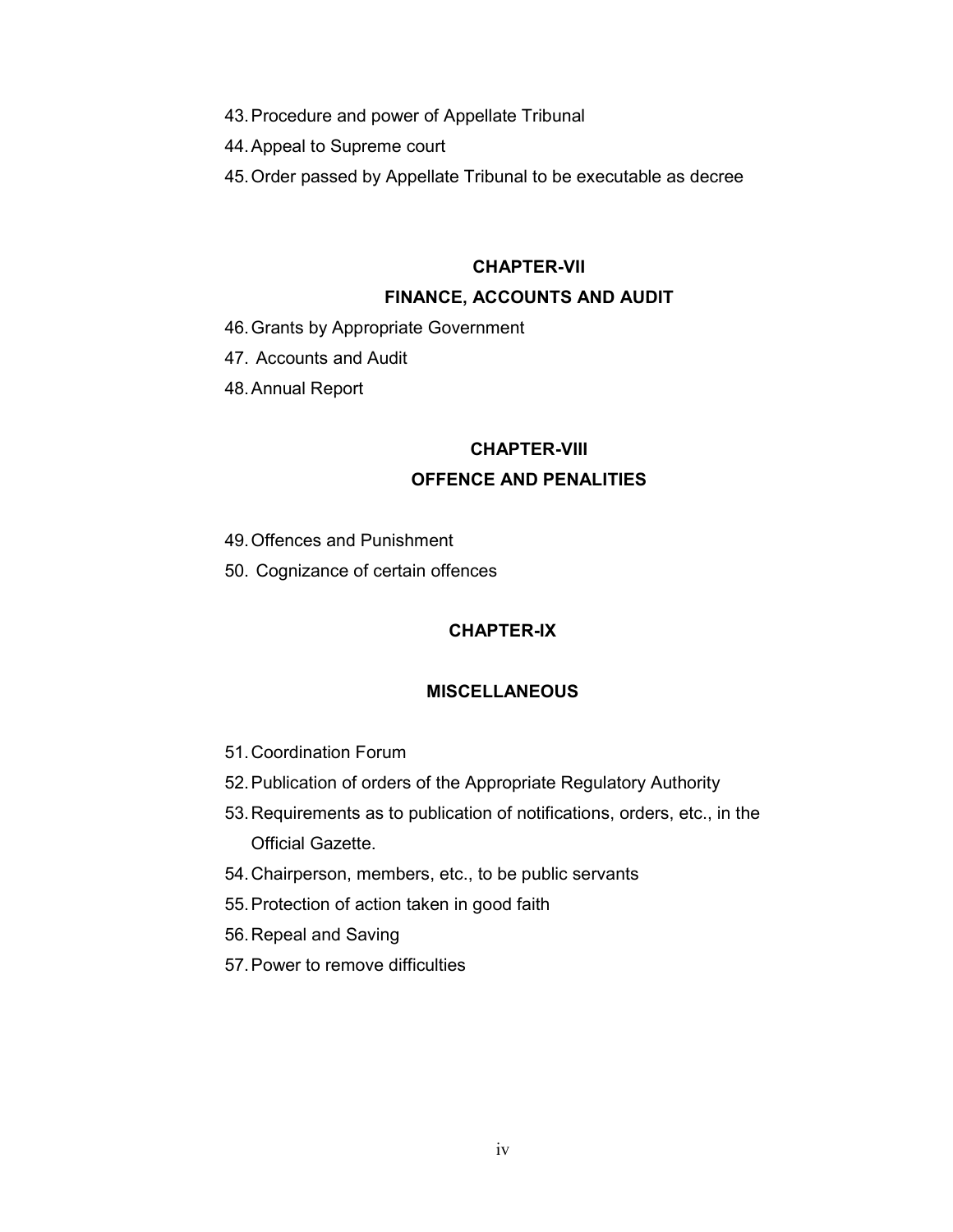# Draft Ports Regulatory Authority Bill, 2011

An Act to provide for the establishment of Regulatory Authorities to regulate rates for the facilities and services provided at the ports and to monitor the performance standards of port facilities and services and for matters connected therewith or incidental thereto.

2. Definitions - In this Act, unless the context otherwise requires -

(a) "Appropriate Regulatory Authority" means the Major Ports Regulatory Authority established under Section 4 or the State Ports Regulatory Authority established under Section 6, as the case may be;

(b) "Appropriate Government" means the Central Government in respect of major ports and in any other cases, the State Government having jurisdiction over that port;

(c) "Concession Agreement" means an agreement by which a Private Operator is granted Concession by the concerned Appropriate Government or a Port Authority to provide port facilities and services for a prescribed period;

(d) "major port" means any port which the Central Government may by notification in the Official Gazette declare, or may under any law for the time being in force have declared, to be a major port;

(e) "Private Operator" means any person who provides port facilities and services within a port under a concession granted by the concerned Port Authority with the previous sanction of the Appropriate Government and includes any person authorised under Section 42(3) of the MPT Act, 1963 or Section of the Indian Ports (consolidated) Act or in terms of any other policy guidelines of the Appropriate Government or any other Act;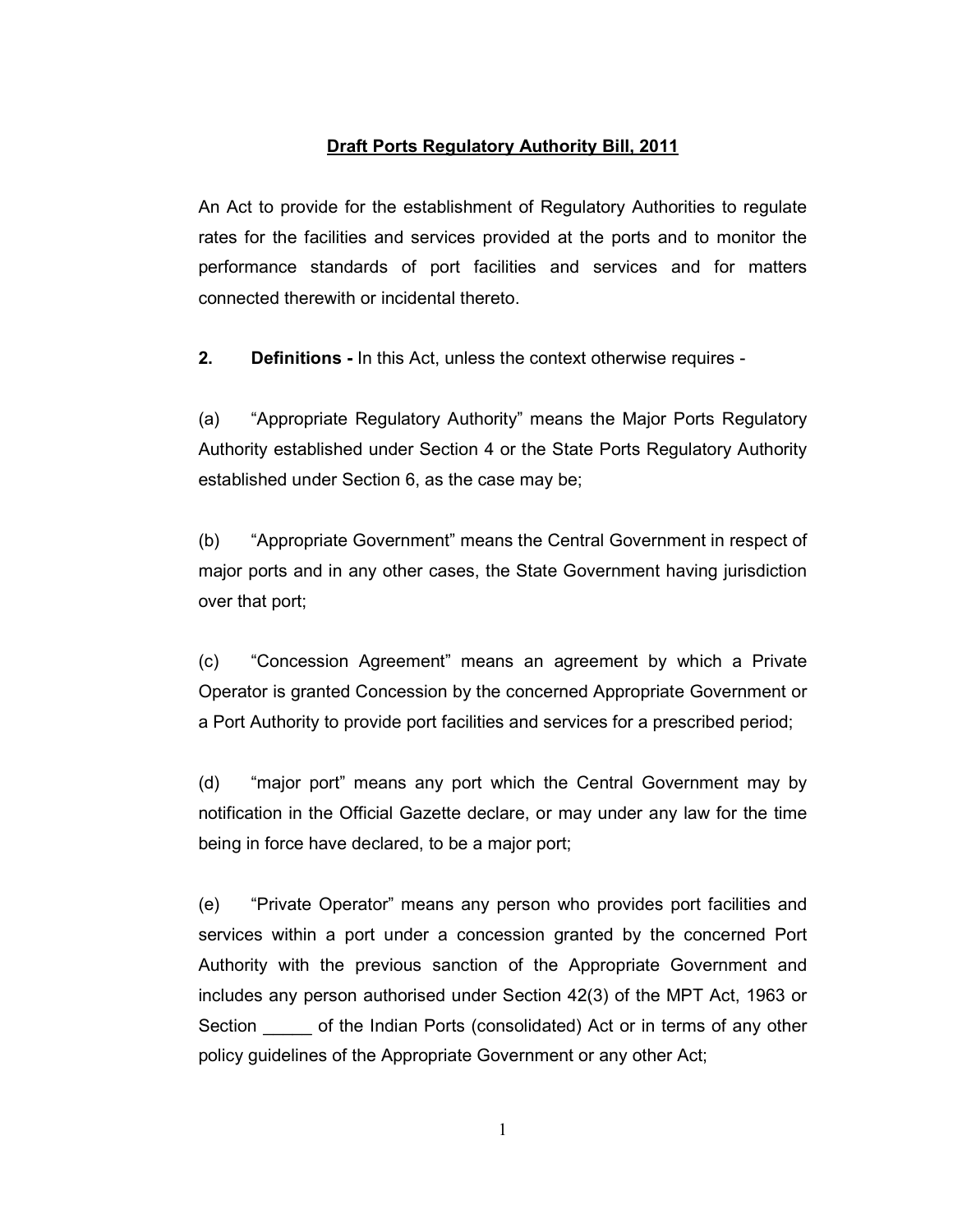(f) "Port Authority" means an authority on whom the ownership, the control and management of a port is transferred or vested or licensed for the time being in the form of Board of Trustees constituted under the Major Port Trusts Act, 1963 or a Company constituted under the Companies Act, 1956;

(g) "prescribed" means prescribed by rules or regulations made under this Act;

(h) "rate" includes any toll, due, rent, rate, fee, or charge leviable by a Port Authority or a Private Operator;

(i) "regulations" means regulations made under this Act;

(j) "rules" means rules made by the Appropriate Government under this Act.

## CHAPTER-II

# CONSTITUTION OF REGULATORY AUTHORITIES

# 3. Constitution of Major Ports Regulatory Authority

(1) With effect from such date as the Central Government may, by notification in the Official Gazette, appoint there shall be constituted, for the purposes of this Act, an Authority to be called the Major Ports Regulatory Authority.

(2) The Major Ports Regulatory Authority shall be a body corporate by the name aforesaid having perpetual succession and a common seal with power to acquire, hold and dispose of property, both moveable and immoveable and to contract and shall by the said name sue and be sued.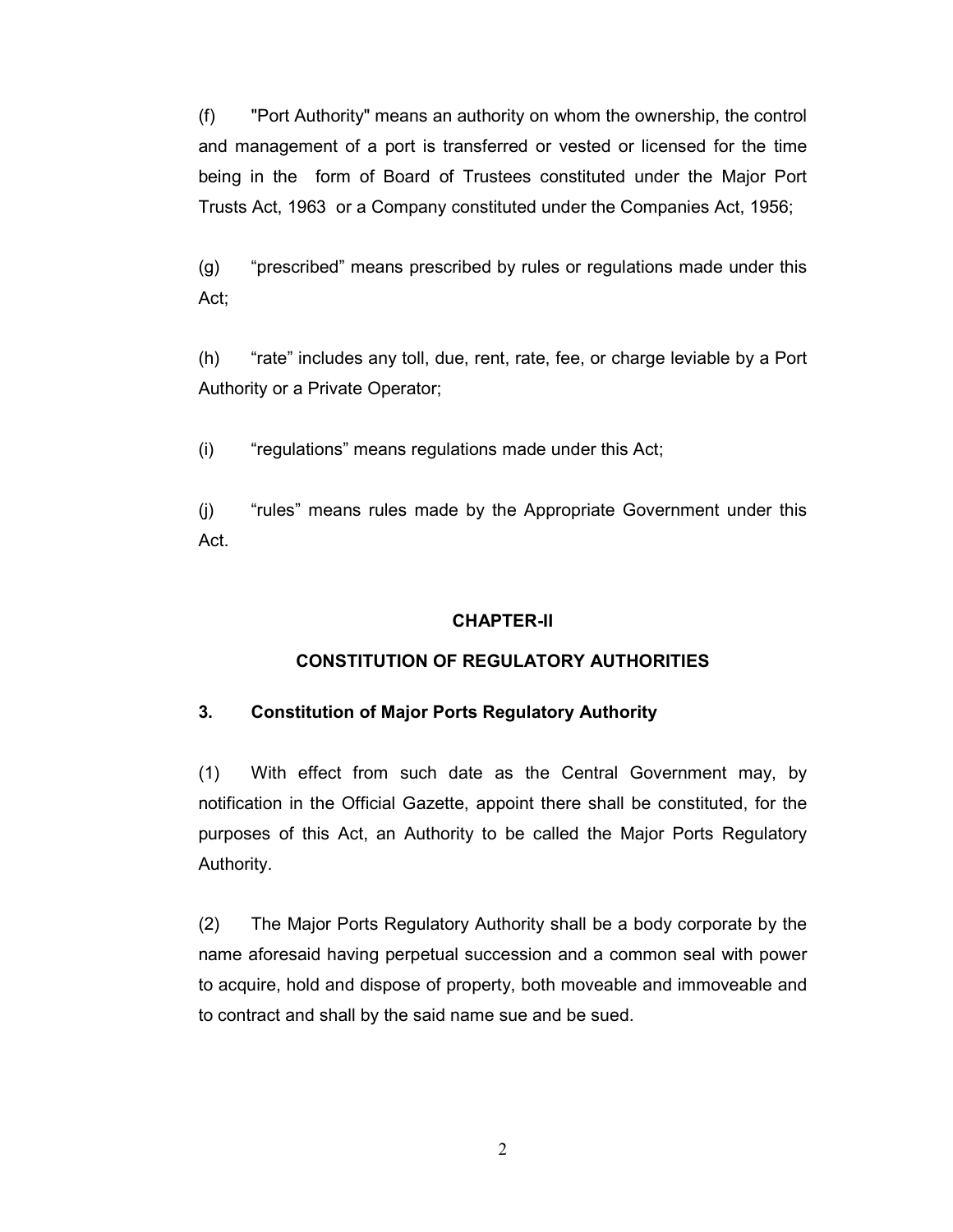(3) The head office of the Major Ports Regulatory Authority shall be at such place as Central Government may, by notification in the Official Gazette, specify.

# 4. Qualifications for appointment of Chairperson and other Members of the Major Ports Regulatory Authority

(1) The Major Ports Regulatory Authority shall consist of a Chairperson and two whole-time Members, to be appointed by the Central Government.

(2) The Chairperson and Members shall be appointed by the Central Government from amongst the persons of proven ability, integrity and standing having adequate knowledge of and professional experience in the fields of port operations and management, shipping and international trade, finance, transport economics, public administration, maritime law or infrastructure sector regulation.

Provided no two members so appointed shall be from the same area of knowledge mentioned above.

Provided that a person who is, or has been, in the services of Government shall not be appointed as a Chairperson or a Member unless such person has held the post of Secretary to Government of India or equivalent in the Central Government in the case of Chairperson and Additional Secretary or equivalent in the Central Government or Chairperson of a Major Port, in the case of Members.

(3) The Central Government shall, for the purpose of selecting the Chairperson and other members of the Major Ports Regulatory Authority, constitute a search committee consisting of –

(a) Cabinet Secretary …. Chairperson

3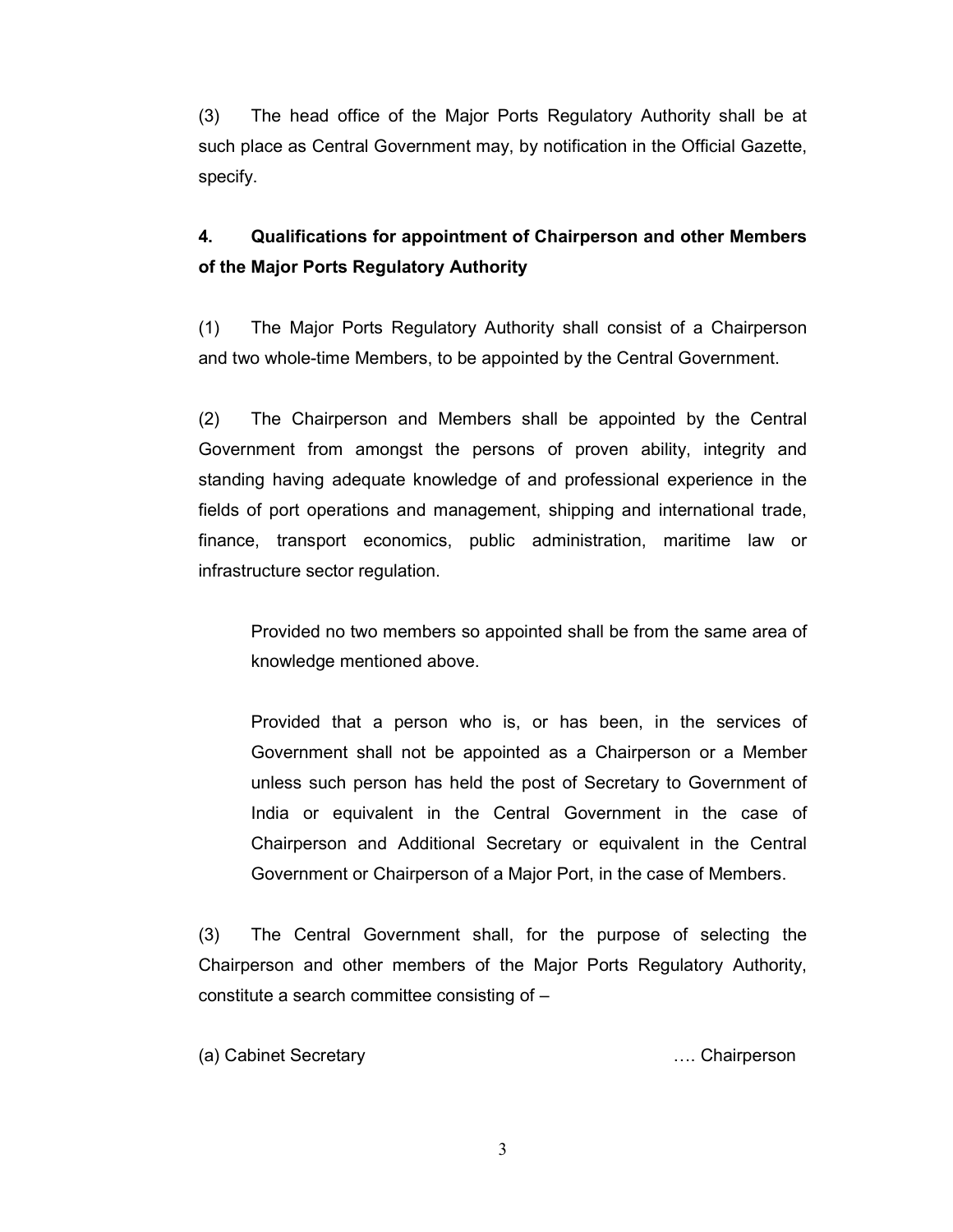(b) Secretary to Govt. of India, Ministry of Shipping …. Member (c) Secretary to Govt. of India, Department of Economic Affairs…. Member (d) Secretary to Govt. of India, Department of Legal Affairs …. Member (e) One expert to be nominated by the Ministry of Shipping …. Member

(4) The Central Government shall within one month from the date of occurrence of any vacancy by reason of death, resignation or removal of the Chairperson or a Member and six months before the superannuation or end of tenure of the Chairperson or any Member, make a reference to the Selection Committee for filling up of the vacancy.

(5) The Selection Committee shall finalise the selection of the Chairperson and Members within one month from the date on which reference is made to it.

(6) The Selection Committee shall recommend a panel of two names for every vacancy referred to it.

(7) Before recommending any person for appointment as a Chairperson or other Member of the Authority the Selection Committee shall satisfy itself that such person does not have any financial or other interest which is likely to affect prejudicially his function as a Member.

(8) No appointment of the Chairperson or other Member shall be invalid merely by reason of any vacancy in the Selection Committee.

## 5. Constitution of the State Ports Regulatory Authorities

(1) Every Maritime State Government may constitute, by notification, for the purposes of this Act, a Regulatory Authority for the State to be known as the (name of the State) Ports Regulatory Authority.

(2) The State Ports Regulatory Authority shall be a body corporate by the name aforesaid, having perpetual succession and a common seal, with power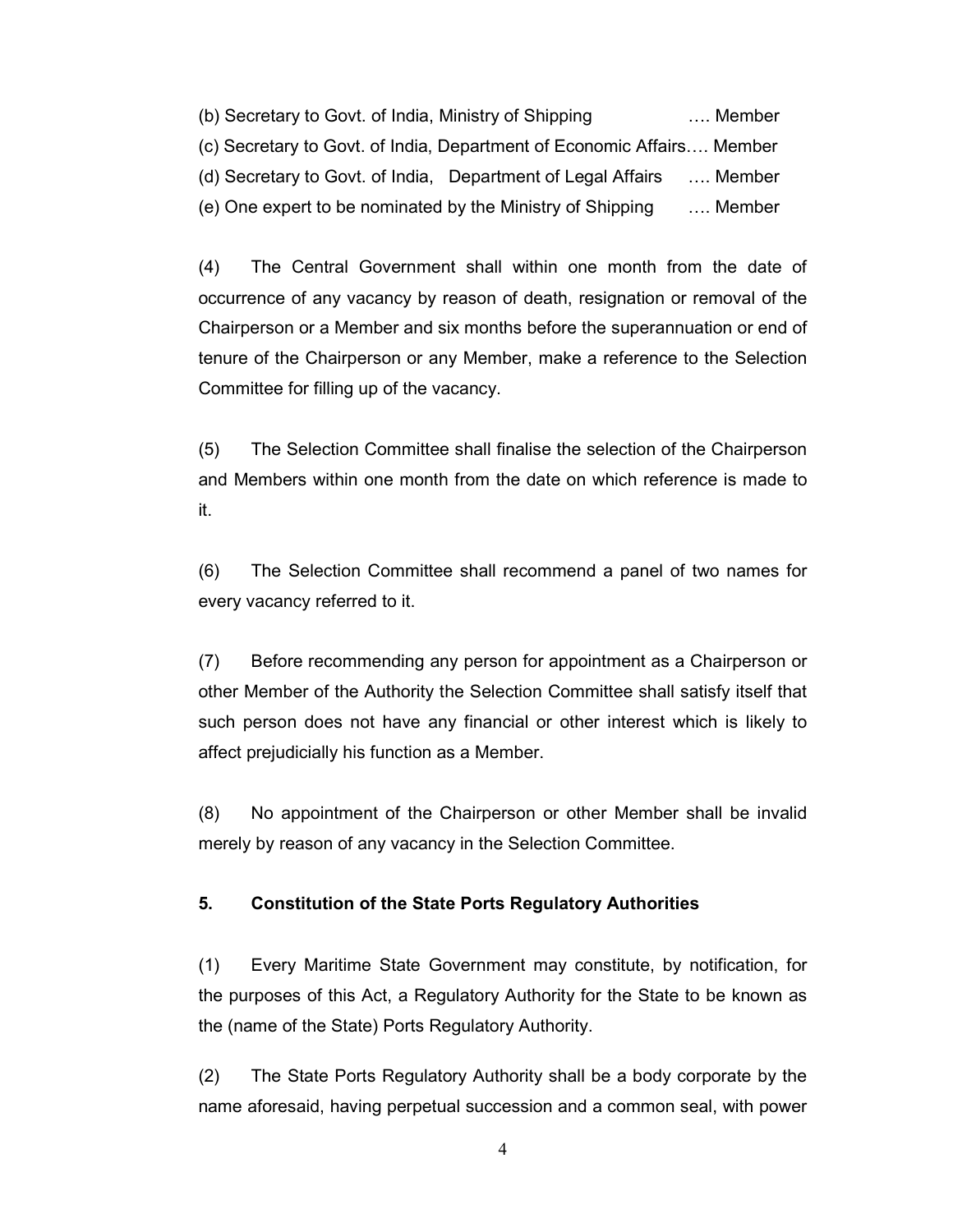to acquire, hold and dispose of property, both movable and immovable, and to contract and shall, by the said name, sue or be sued.

(3) The head office of the State Ports Regulatory Authority shall be at such place as the State Government may, by notification, specify.

(4) The State Ports Regulatory Authority shall consist of not more than three members, including the Chairperson.

(5) The Chairperson and Members of the State Ports Regulatory Authority shall be appointed by the State Government on the recommendation of a Selection Committee referred to in Section 7.

(6) The Chairman or any other Member of the State Ports Regulatory Authority shall not hold any other office.

(7) The Major Ports Regulatory Authority shall exercise its jurisdiction over the Ports under the control of State Government also, till such time the respective State Government constitutes a separate State Ports Regulatory Authority as per sub-section (1) above.

# 6. Qualifications of appointment of Chairperson and other Members of State Ports Regulatory Authorities

 The Chairperson and the Members of the State Ports Regulatory Authorities shall be persons of proven ability, integrity and standing who have adequate knowledge of and professional experience in the fields of port operations and management, finance, commerce, economics, shipping and international trade, public administration, maritime law or infrastructure regulation.

Provided no two members so appointed shall be from the same area of knowledge mentioned above.

Provided that a person who is, or has been, in the services of any State Government shall not be appointed as a Chairperson or a Member unless such person has held the post of Chief Secretary to any State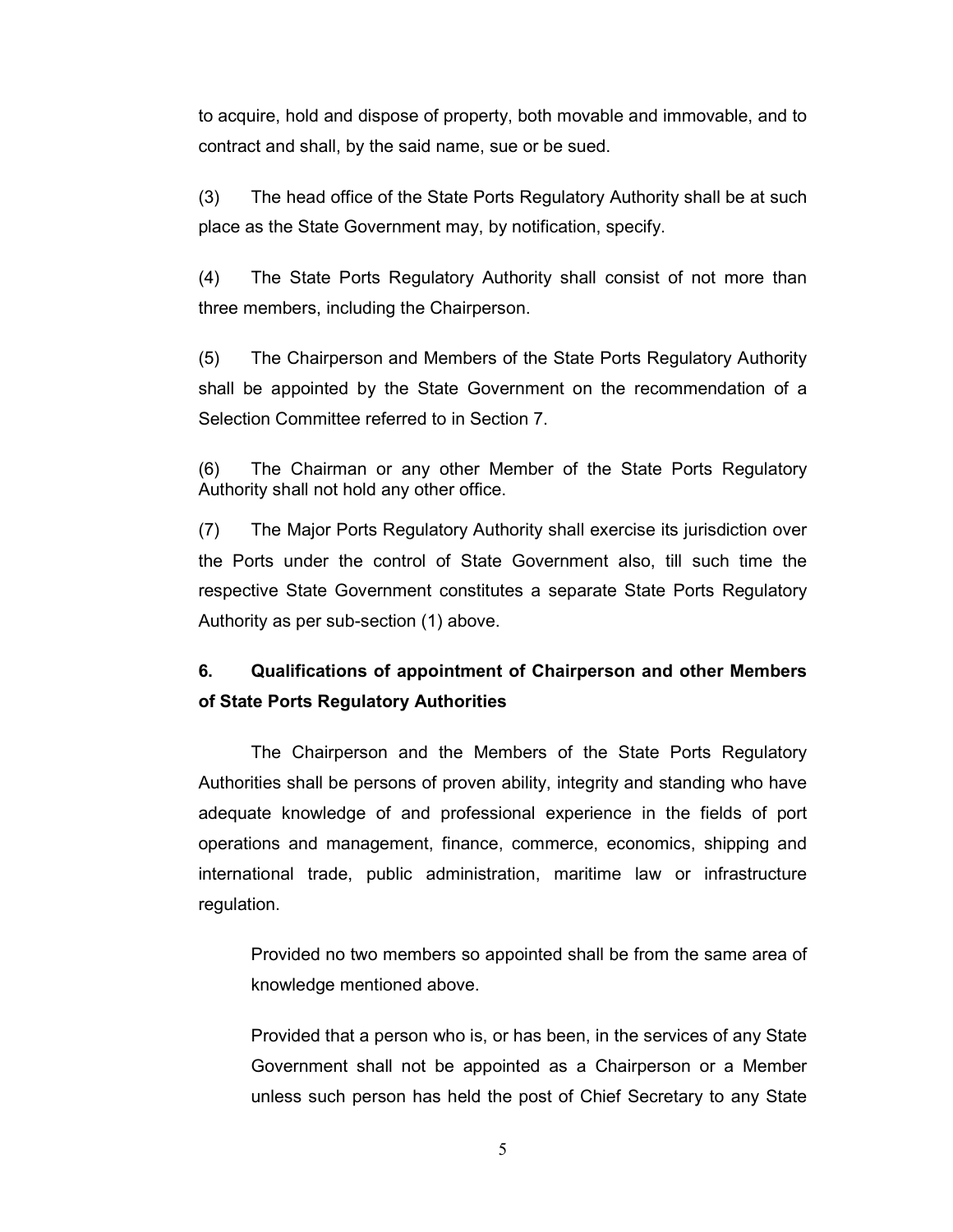Government or equivalent in the case of Chairperson and Principal Secretary of any State Government or equivalent or Chairperson of a Major Port, in the case of Members.

# 7. Constitution of Selection Committee to select Chairpersons and Members of State Ports Regulatory Authorities

 The State Government shall, for the purposes of selecting the Chairpersons and Members of the State Ports Regulatory Authority, constitute a Selection Committee consisting of –

| Chairperson | (a) Chief Secretary of the concerned State              |
|-------------|---------------------------------------------------------|
| Member      | (b) Chairperson of the Major Ports Regulatory Authority |
| Member      | (c) One expert to be nominated by the State Government  |

(2) The State Government shall within one month from the date of occurrence of any vacancy by reason of death, resignation or removal of the Chairperson or a Member and six months before the superannuation or end of tenure of the Chairperson or any Member, make a reference to the Selection Committee for filling up of the vacancy.

(3) The Selection Committee shall finalise the selection of the Chairperson and Members within one month from the date on which reference is made to it.

(4) The Selection Committee shall recommend a panel of two names for every vacancy referred to it.

(5) Before recommending any person for appointment as a Chairperson or other Member of the Authority the Selection Committee shall satisfy itself that such person does not have any financial or other interest which is likely to affect prejudicially his function as a Member.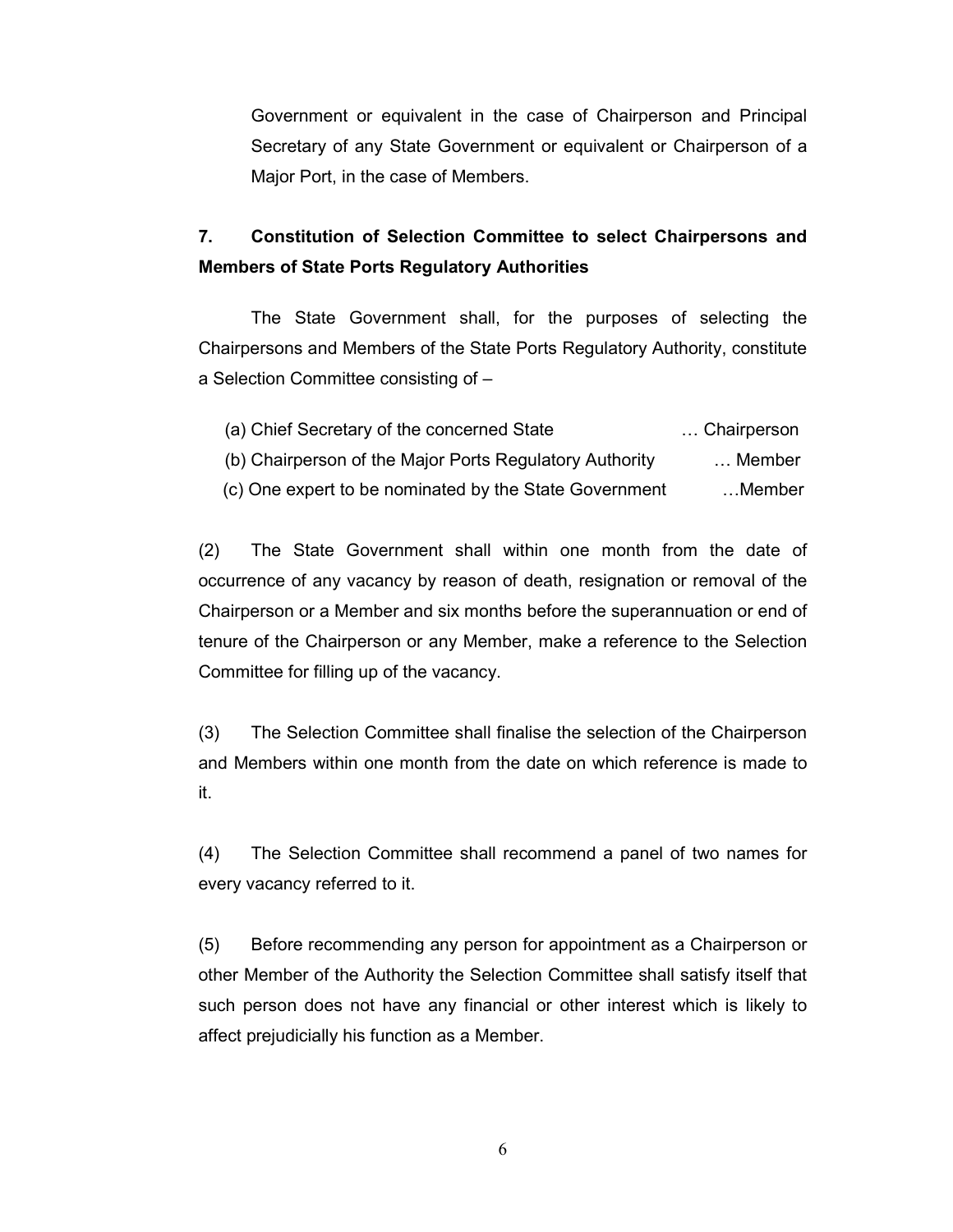(6) No appointment of the Chairperson or other Member shall be invalid merely by reason of any vacancy in the Selection Committee.

# 8. Term of office, conditions of service, etc., of Chairperson and other Members of the Major Ports Regulatory Authority and State Ports Regulatory Authorities

(1) Before appointing any person as the Chairperson or a Member, the Appropriate Government shall satisfy itself that such person does not have any financial or other interest which is likely to affect prejudicially his functions as Chairperson or such other Member.

(2) The Chairperson and other Members shall hold office for a term of five years from the date on which they enter upon their offices or until they attain the age of sixty-five years, whichever is earlier.

Provided that the Chairperson and other Members shall not be eligible for re-appointment.

Explanation – For the purposes of this Section, appointment of a member as Chairperson shall not be deemed to be re-appointment.

(3) A person in the service of the Central Government, a State Government or an autonomous body, an undertaking, corporation or company owned or controlled by the Central Government or a State Government or from any other non- Government or corporate body shall resign or retire from such service before joining as the Chairperson or other full-time Member, as the case may be.

(4) The salaries and allowances payable to and the other terms and conditions of service of the Chairpersons and the other Members shall be such as may be prescribed by the Appropriate Government.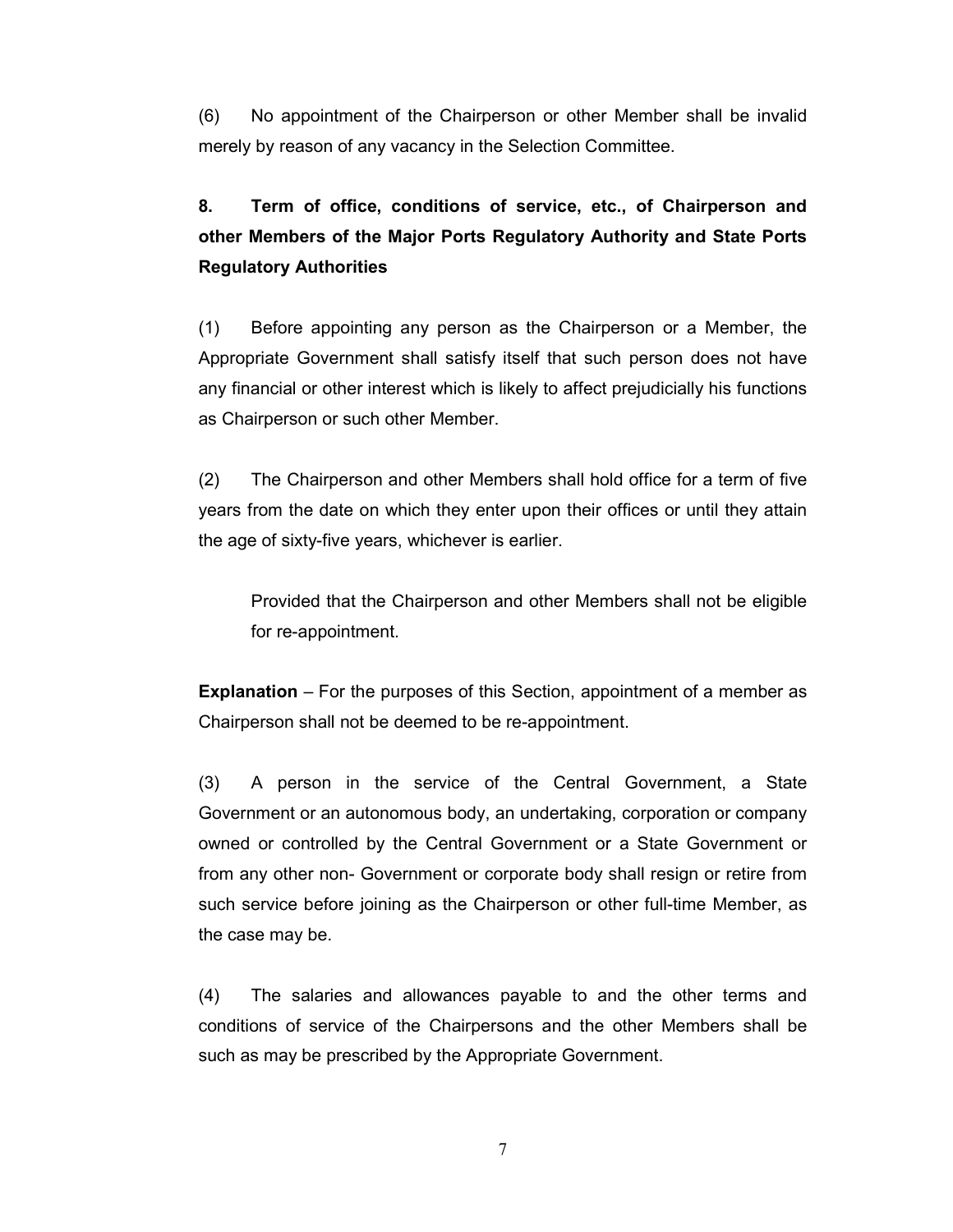Provided that after appointment, neither the salary and allowance nor the other terms and conditions of service of the Chairperson or any other Member shall be varied to his disadvantage.

(5) The Chairperson or other Member may resign his office by giving notice thereof in writing to the Appropriate Government and on such resignation being accepted, the Chairperson or such other Member shall be deemed to have vacated his office.

(6) The Chairperson or any other full time Member, upon ceasing to hold office as such, shall

- (a) be ineligible for further employment under the Central Government or any State Government or any Port Authority for a period of two years from the date he ceases to hold office; and,
- (b). not accept any commercial employment after he ceases to hold such office.

**Explanation** – For the purpose of this section, "commercial employment" means employment in any capacity under, or agency of a person engaged in trading, commercial, industrial or financial business in the field of Port and Shipping and includes also a whole-time director of a company or partner of a firm or setting up practice either independently or as partner of a firm or as an advisor or a consultant.

### 9. Removal of Chairperson or any other Member from office

The Appropriate Government may remove from office the Chairperson or any other Member, who –

(a) has been adjudged as insolvent; or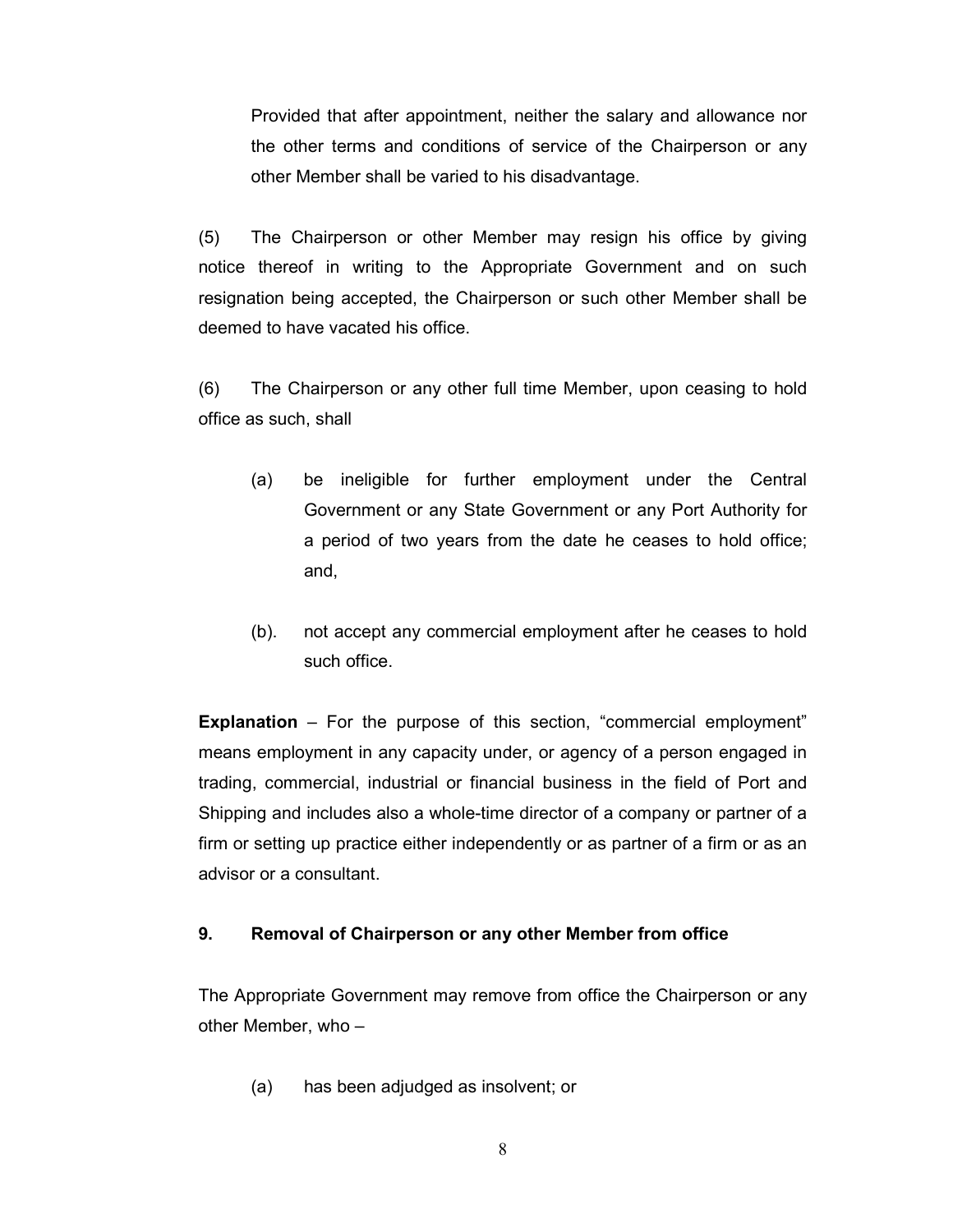- (b) has been convicted of an offence which in the opinion of the Central Government, involve moral turpitude; or
- (c) has become physically or mentally incapable of acting as a member; or
- (d) has acquired such financial or other interest as is likely to affect prejudicially his functions as a member; or
- (e) has so abused his position as to render his continuance in office prejudicial to the public interest.

Provided that no Chairperson or other member shall be removed from office under clause (d) or clause (e) unless the Appropriate Government after holding an inquiry by any person appointed or authority constituted for the purpose and in accordance with such procedure as may be prescribed in this behalf, is satisfied that such person ought on such ground or grounds to be removed.

If a casual vacancy occurs in the office of the Chairperson or any Member, whether by reason of his death, resignation or inability to discharge his functions owing to illness or other reasons, such vacancy shall be filled up by the Appropriate Government by making a fresh appointment and the Chairperson or the Member so appointed shall hold office for such term as may be specified.

## 10. Powers of Chairperson

The Chairperson shall have the power of general superintendence and directions in the conduct of the affairs of the Appropriate Regulatory Authority and shall, in addition to presiding over the meetings of the concerned Appropriate Regulatory Authority, exercise and discharge such other powers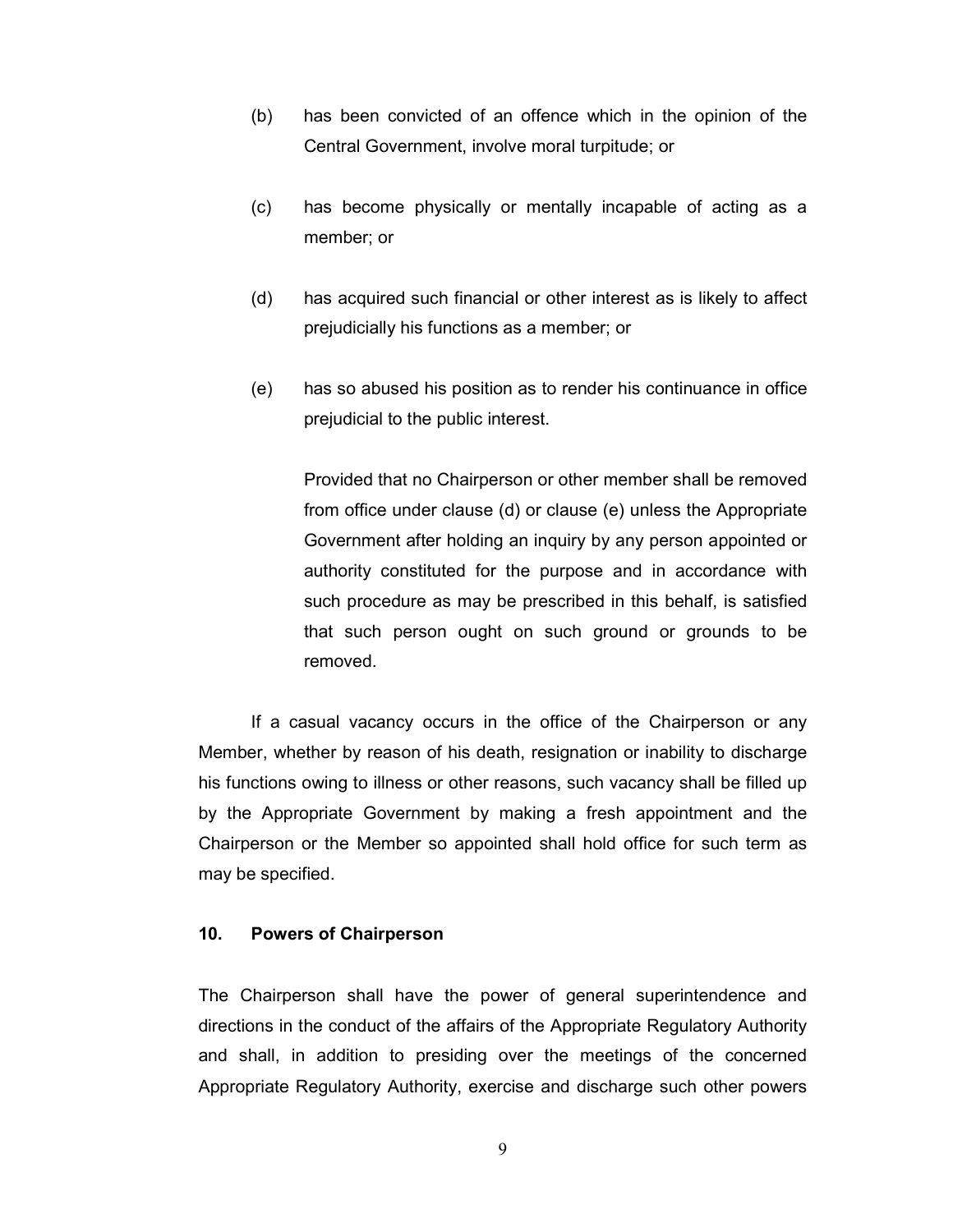and functions, as may be assigned to him/her by the concerned Appropriate Regulatory Authority.

# 11. Meetings of the Appropriate Regulatory Authority

(1) The Appropriate Regulatory Authority shall meet at such times and places, and shall observe such procedure in regard to the transaction of business at its meetings as may be specified by regulations.

(2) The Chairperson shall preside at the meeting of the Authority and if for any reason the Chairperson is unable to attend a meeting of the Authority, any other Member chosen by the members present from amongst themselves at the meeting shall preside at the meeting.

(3) All questions which come up before any meeting of the Appropriate Regulatory Authority shall be decided by a majority of votes of members present and voting, and in the event of equality of votes, the Chairperson or the person presiding in the absence of Chairperson, shall have the right to exercise a second or casting vote.

(4) Save as otherwise provided in sub-section(3), every Member shall have one vote.

# 12. Authentication of all orders and decisions of the Appropriate Regulatory Authority

All orders, directions and decisions of the Appropriate Regulatory Authority shall be authenticated by the signature of the Secretary or any other officer of the Appropriate Regulatory Authority, duly authorised by the Authority in this behalf.

13. Vacancy, etc., not to invalidate proceedings of the Appropriate Regulatory Authority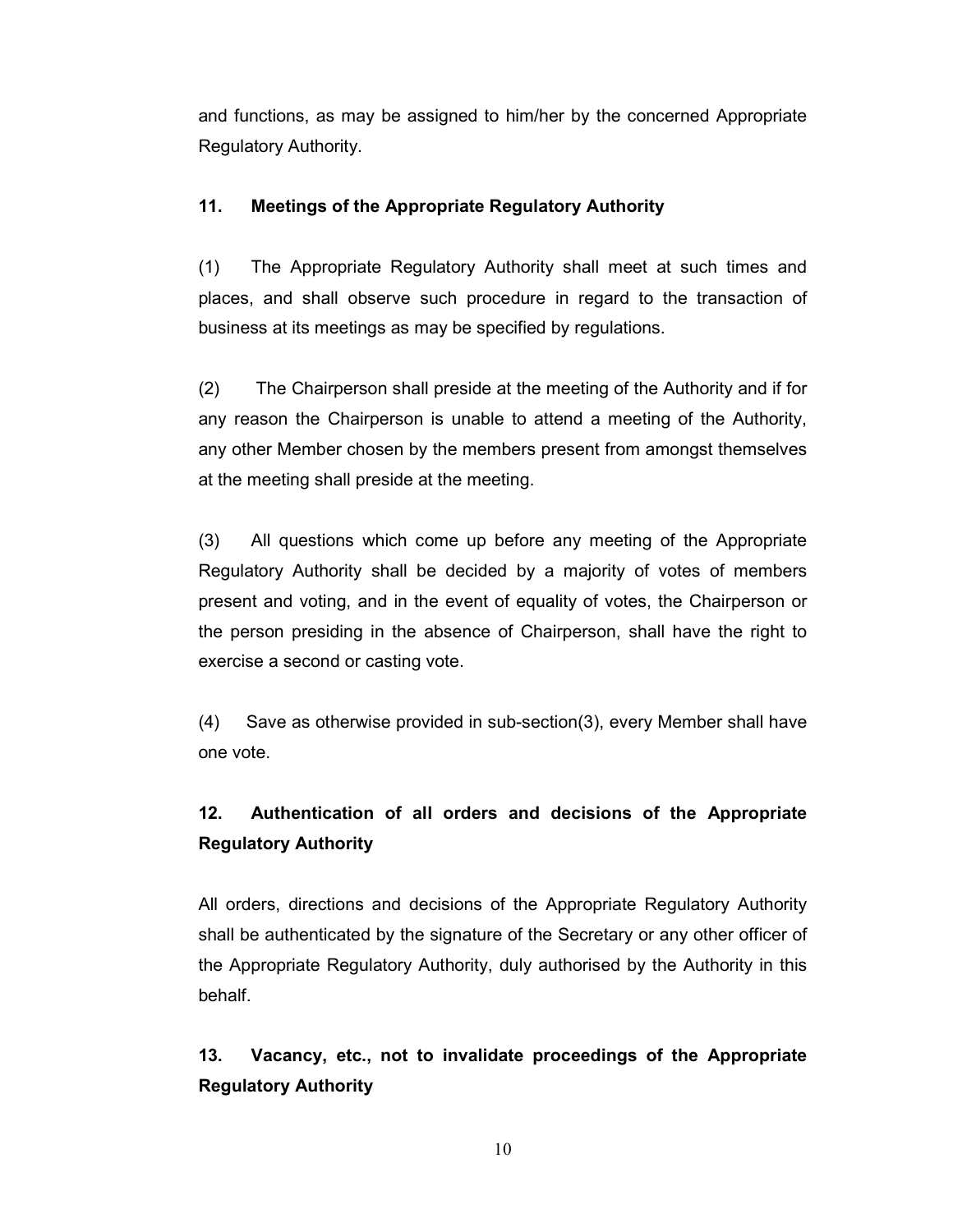No act or proceeding of the Appropriate Regulatory Authority shall be invalidated merely by reason of –

- (a) any vacancy in, or any defects in, the constitution of the Appropriate Regulatory Authority; or
- (b) any defect in the appointment of a person acting as a Chairperson or a Member of the Appropriate Regulatory Authority; or
- (c) any irregularity in the procedure of the Appropriate Regulatory Authority not affecting the merits of the case.

# 14. Officers and employees of the Appropriate Regulatory Authority

(1) The Appropriate Government may appoint a Secretary to discharge his function under this Act.

(2) The Appropriate Regulatory Authority may determine, with the approval of the Appropriate Government, the number and categories of officers and other employees and appoint such officers and employees, as it considers necessary for the efficient discharge of its functions under this Act.

(3) The salary and allowances payable to and the other conditions of service of the officers and other employees of the Appropriate Regulatory Authority appointed under sub-section (2) shall be such as may be specified by regulations.

(4) The Appropriate Regulatory Authority may engage at any time, in accordance with the procedure specified by regulations, any Institutions, Consultants, Advisors, Experts and professionals including legal experts, Chartered Accountants and any other technical and professional persons as it may deem necessary to assist in discharge of its functions under the Act.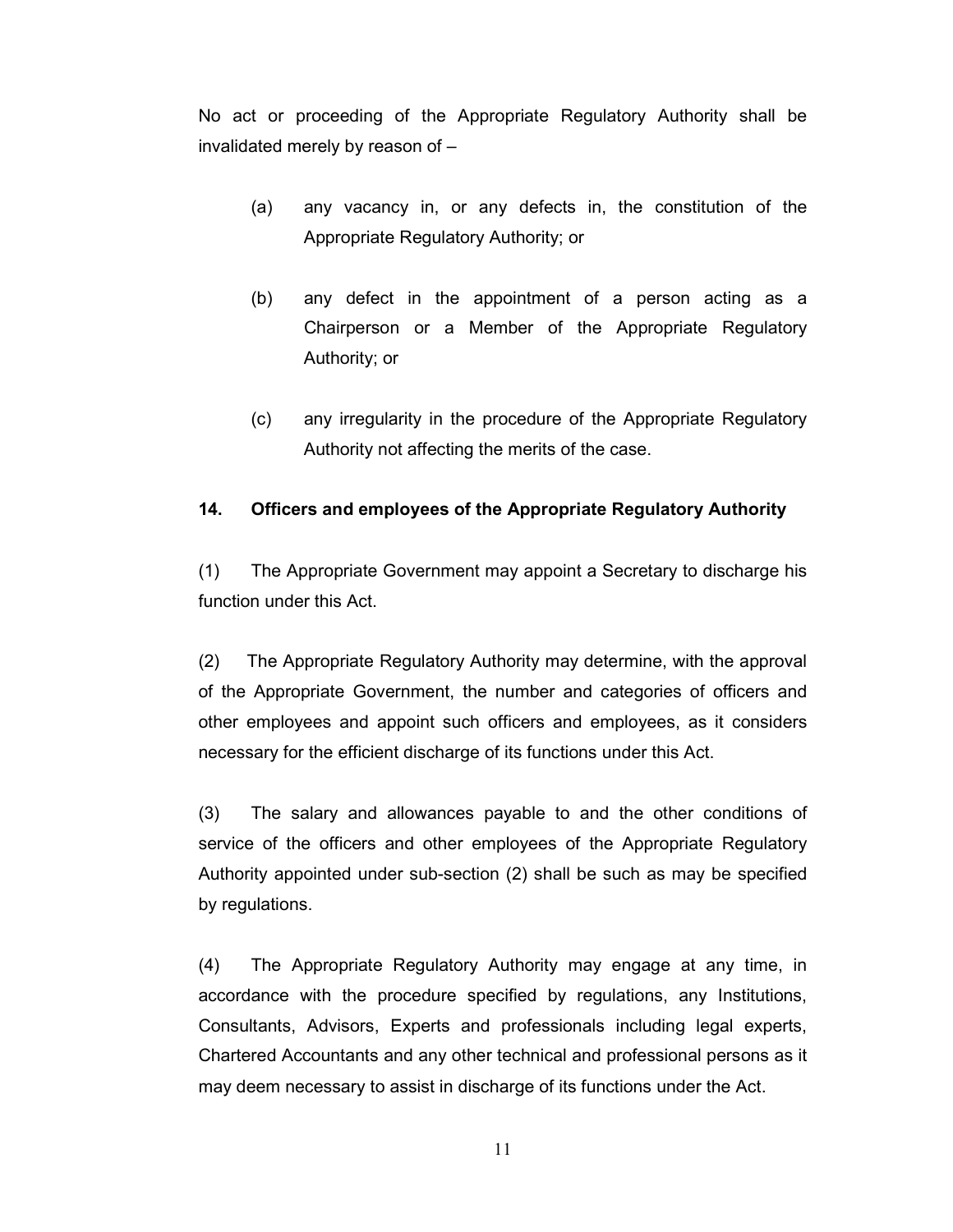#### CHAPTER-III

### POWERS AND FUNCTIONS OF THE AUTHORITIES

#### 15. Functions of the Regulatory Authorities

(1) Subject to the provisions of this Act, the Major Ports Regulatory Authority shall have jurisdiction over all the major ports and a State Port Regulatory Authority shall have jurisdiction over all the ports, other than major ports, located within the concerned State.

(2) The Appropriate Regulatory Authority shall discharge the following functions, namely:

- (a) to formulate and notify tariff guidelines, from time to time, prescribing the methodology, approach and other conditions governing setting of rates for different facilities and services by the Port Authorities and Private Operators functioning therein.
- (b) laying down the performance norms and standards of quality, continuity and reliability of services to be provided by the Port Authorities and Private Operators and monitor actual performance and services provided with a view to secure compliance of the prescribed norms and standards by the Port Authorities and Private Operators.
- (c) to discharge such other functions as may be assigned under this Act.

Provided that the Appropriate Regulatory Authority shall not carry out the functions listed under items (a) and (b) hereinabove in respect of those Port Authorities or Private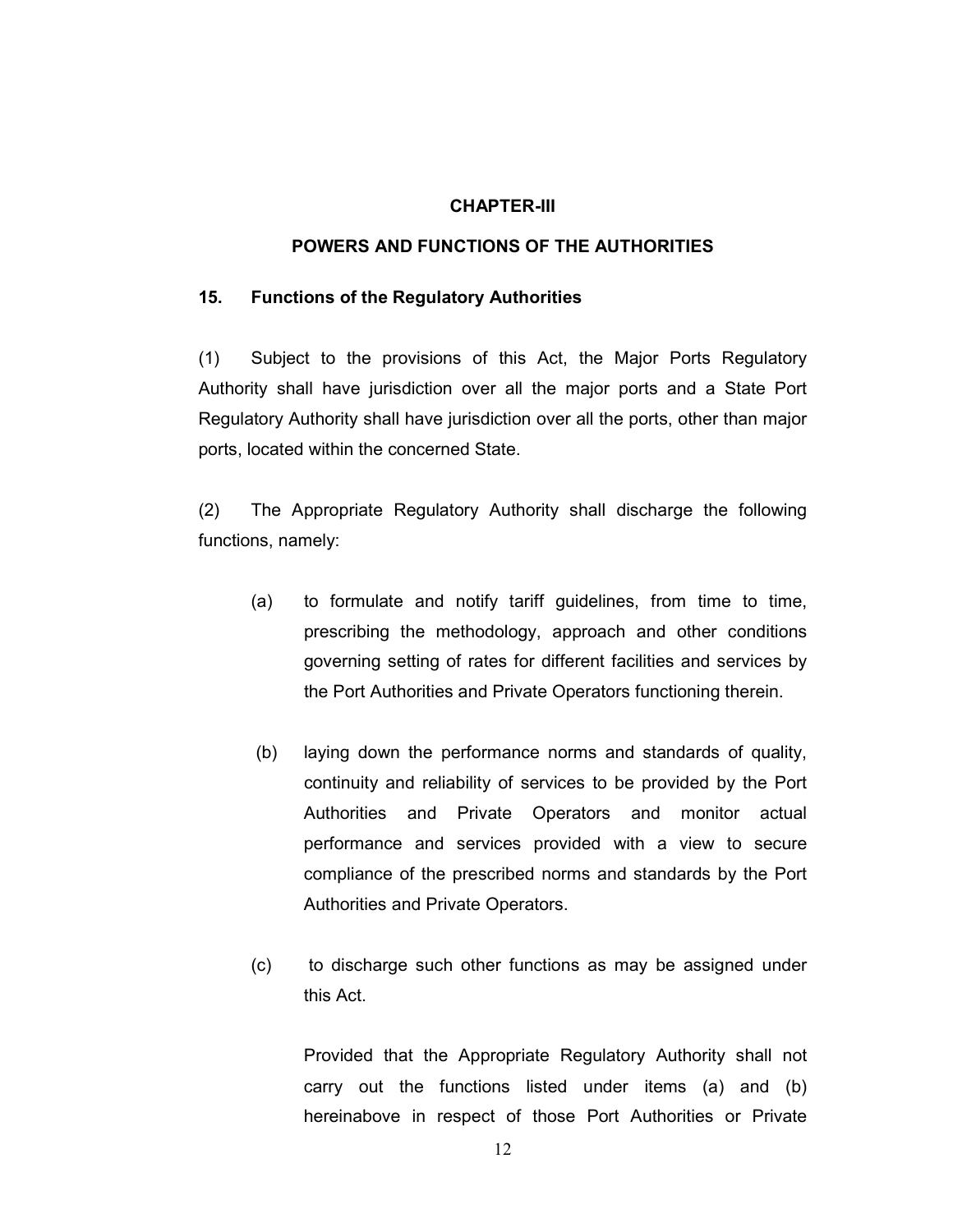Operators having designed cargo handling capacity of less than 5 million tonnes per annum.

(3) The Appropriate Regulatory Authority shall advise the Appropriate Government on all or any of the following matters, namely :-

- (a) Promotion of efficiency and competition in the Port Sector
- (b) Promotion of investment in the Port Sector
- (c) Any other matter referred by the concerned Appropriate Government
- (4) (a) The Major Ports Regulatory Authority shall specify the common principles, approach and methodology to be adopted by the State Ports Regulatory Authorities in their tariff guidelines and while prescribing performance standards.
	- (b) The Major Ports Regulatory Authority shall furnish necessary clarifications on implementation of the tariff guidelines and enforcement of performance standards based on a reference made to it by a State Ports Regulatory Authority.

## Tariff Regulations

16. (1) The Major Ports Regulatory Authority and all State Ports Regulatory Authorities shall notify, from time to time, a set of tariff guidelines which are to be applied by the concerned Port Authorities and Private Operators for determining their rates for various services provided by them and / or use of different facilities or properties in their occupation or belonging to them.

(2) The tariff guidelines will contain broad norms for different components of operations and expenditure to be considered in determining rates, methodology to determine rates, periodicity of rates revision, and other conditions governing provision of services and / or use of different facilities or properties of the Port Authorities and Private Operators.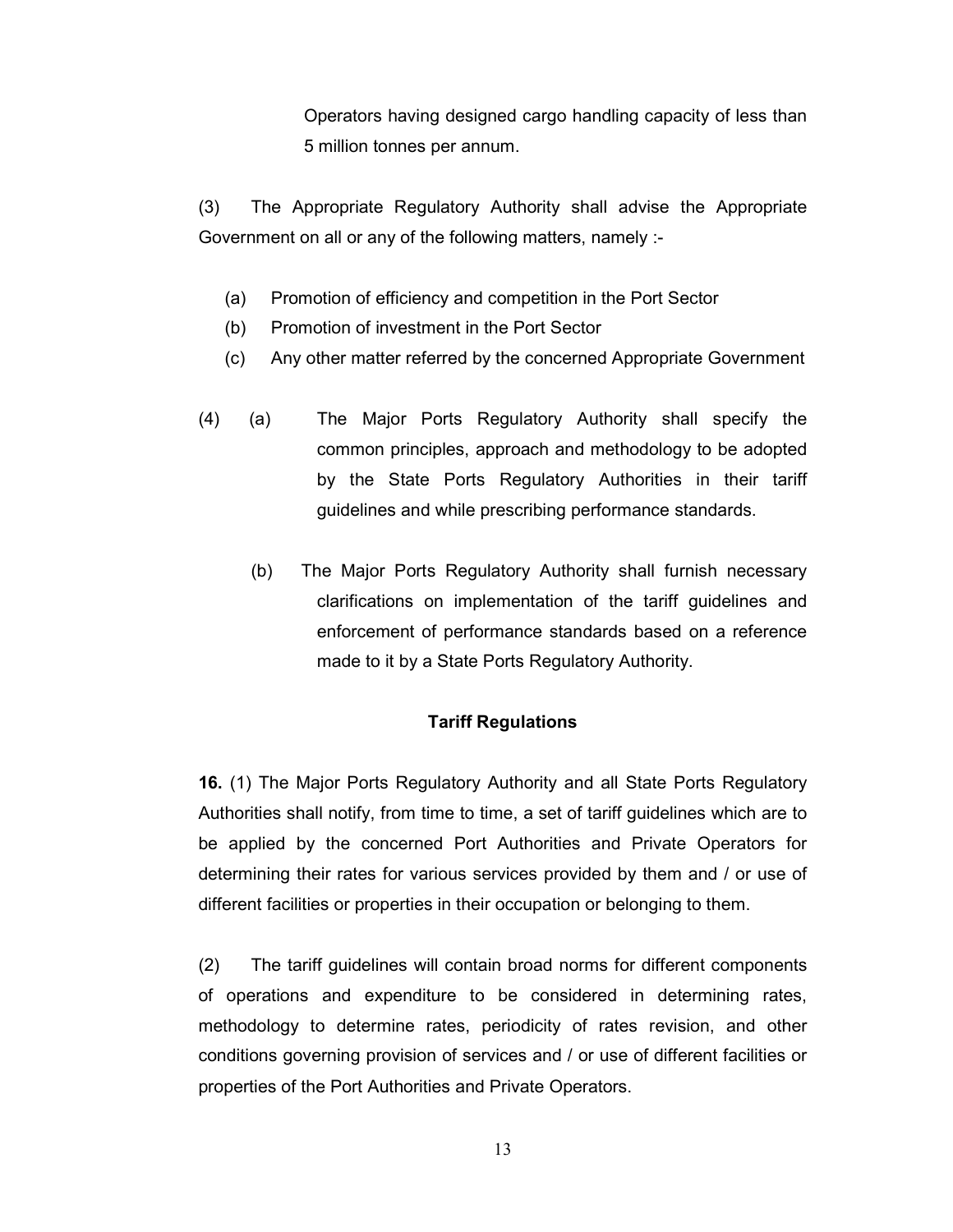(3) In notifying the tariff guidelines, the Appropriate Regulatory Authority shall be mainly guided by the following, namely :-

- (a) Safeguarding the interest of Port Users and ensuring fair return to Port Authorities and Private Operators;
- (b) Ensuring transparency in the manner in which the Port Authorities and Private Operators fix their rates;
- (c) Commercial principles which will encourage investment, competition, economic use of resources and efficiency in operations;
- (d) Specific policy directions issued by the Appropriate Government; and,
- (e) in the case of State Ports Regulatory Authorities, the common principles and methodologies specified by the Major Ports Regulatory Authority.

17. (1) The Appropriate Regulatory Authority shall, from time to time, issue Regulation for the following services, namely :

- (i) Transshipping of passengers, containers or goods between vessels in the port or port approaches;
- (ii) landing and shipping of passengers, containers or goods from or to such vessels to or from any wharf, quay, jetty, pier, dock, berth, mooring, stage or erection, land or building in the possession or occupation of the Port Authority or Private Operator or at any place within the limits of the port or port approaches;
- (iii) cranage or porterage of containers or goods on any such place;
- (iv) wharfage, storage or demurrage of goods or containers on any such place;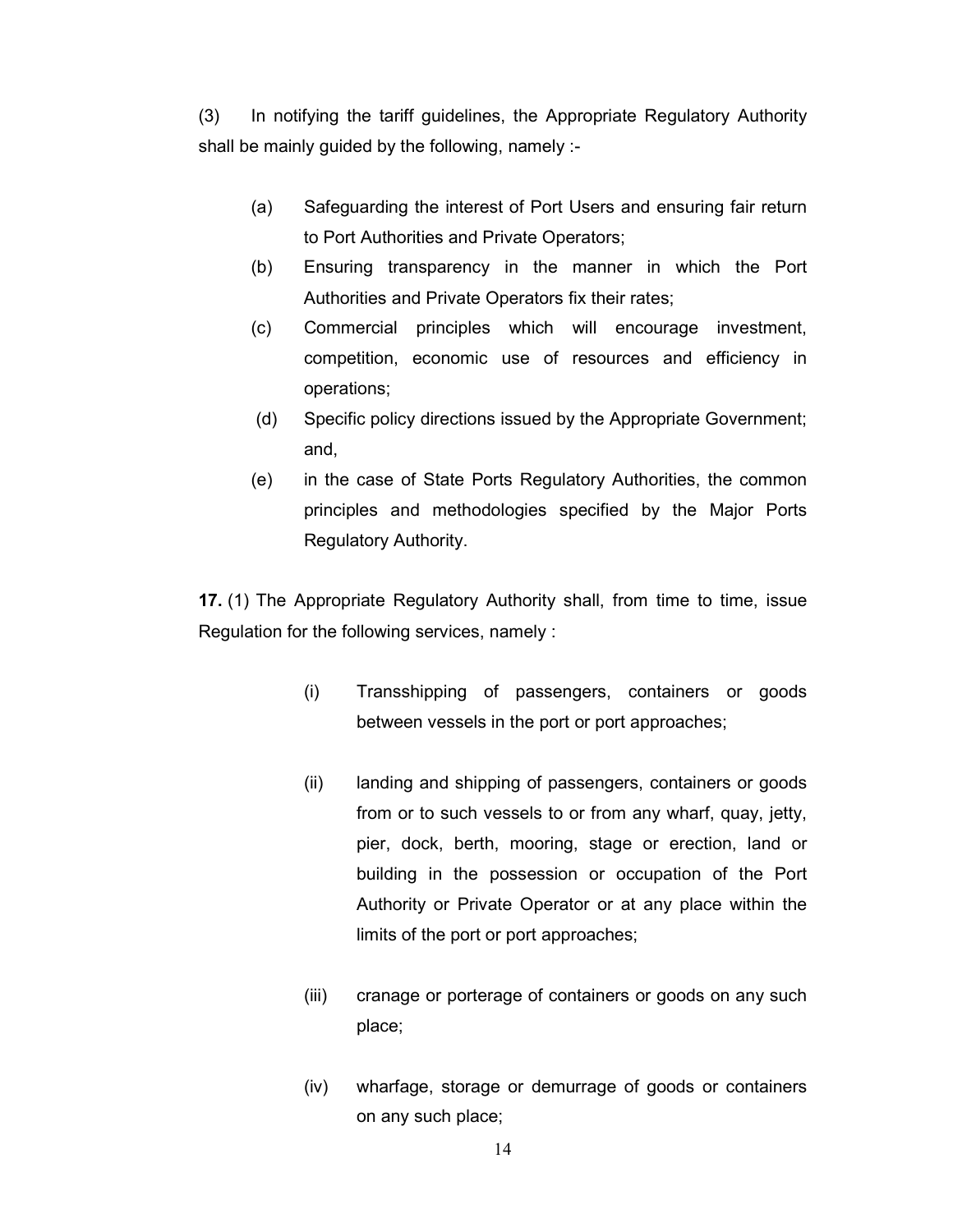- (v). any other service in respect of vessels, passengers, goods or containers.
- (b) Appropriate Regulatory Authority's Regulation can also cover use of the property belonging to or in the possession or occupation of a Port Authority or Private Operator, or any place within the port limits or port approaches for the purposes specified hereunder :-
	- (i) approaching or lying at or alongside any buoy, mooring, wharf, quay, pier, dock, land, building or place as aforesaid by vessels;
	- (ii) entering upon or plying for hire at or on any wharf, quay, pier, dock, land, building, road, bridge or place as aforesaid by animals or vehicles carrying passengers or goods or containers;
	- (iii) leasing of land or sheds by owners of containers or goods imported or intended for export or by steamer agents;
	- (iv) any other use of any land, building, works, vessels or appliances belonging to or provided by a Port Authority or Private Operator.

Notwithstanding anything contained above, a Port Authority or Private Operator may, by auction or by inviting tenders, lease any land or shed belonging to it or in its possession or occupation at a rate higher than that the common ceiling rates prescribed by the Appropriate Regulatory Authority under subsection 5(b) above.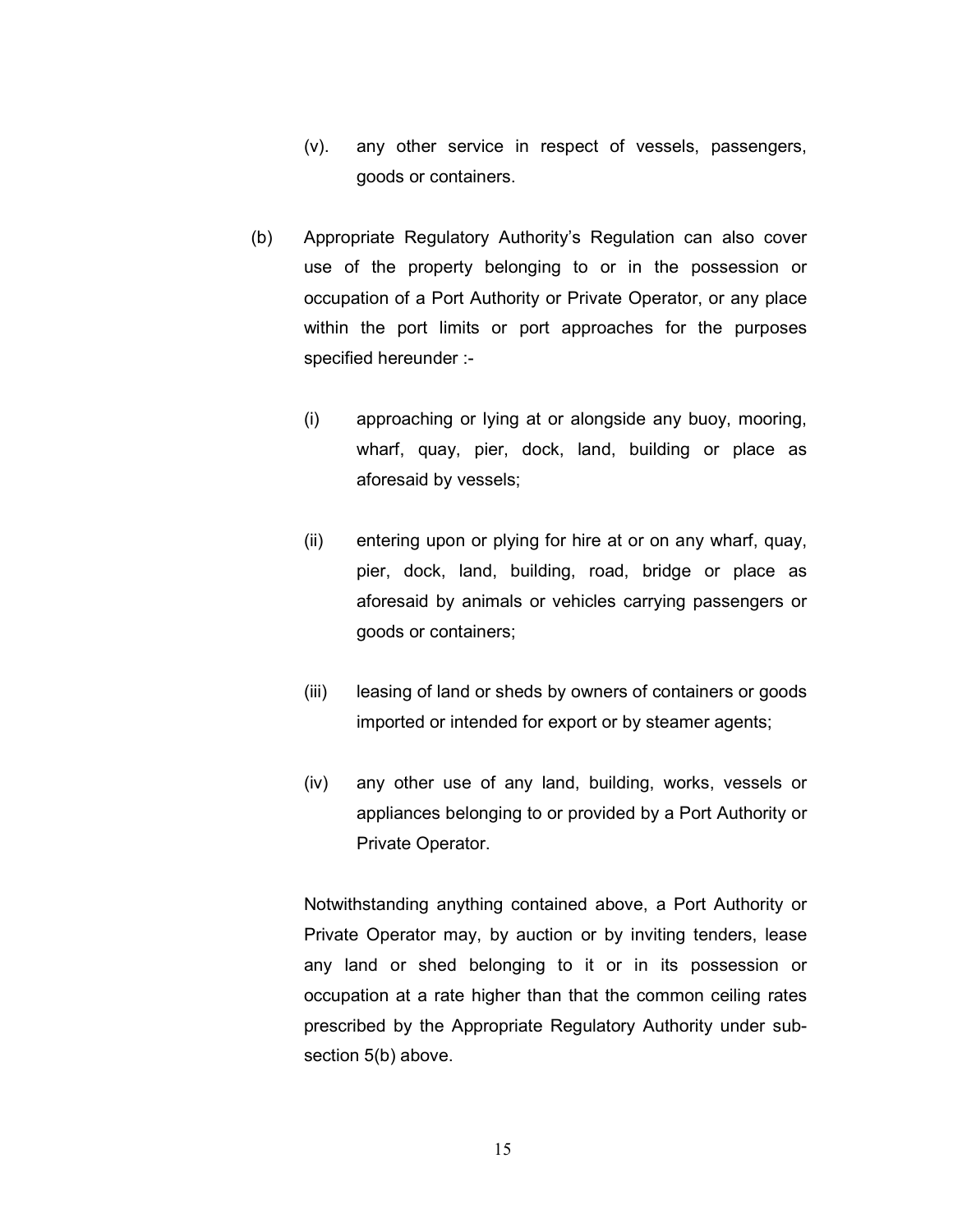- (v) Pilotage, hauling, mooring, re-mooring, hooking, measuring and other services rendered to vessels within the port limits;
- (vi) Port dues on vessels entering the ports;

18. (1) A Port Authority may frame the Scale of Rates at which and a statement of conditions under which any of the specified services shall be performed by it and / or for use of any property belonging to or in the possession or occupation of it.

(2) The Scale of Rates and statement of conditions so framed by a Port Authority shall comply with the tariff guidelines issued by the Appropriate Regulatory Authority.

(3) No existing rate or conditions shall be altered or no new rate or conditions shall be introduced by a Port Authority until expiry of 30 days of notifying the Port Users about the proposed changes.

# Performance Regulation

19. The Appropriate Regulatory Authority shall, from time to time, lay down the performance norms and standards of quality, continuity and reliability of services to be adhered by Port Authorities and Private Operators.

20. The Appropriate Regulatory Authority shall monitor the performance of every Port Authority and Private Operator and for this purpose every Port Authority and Private Operator shall furnish requisite information, as may be prescribed by the Appropriate Regulatory Authority.

21. When the Appropriate Regulatory Authority finds that a Port Authority or Private Operator fails to meet the prescribed norms and standards, it may direct such Port Authority or Private Operator to comply with the norms and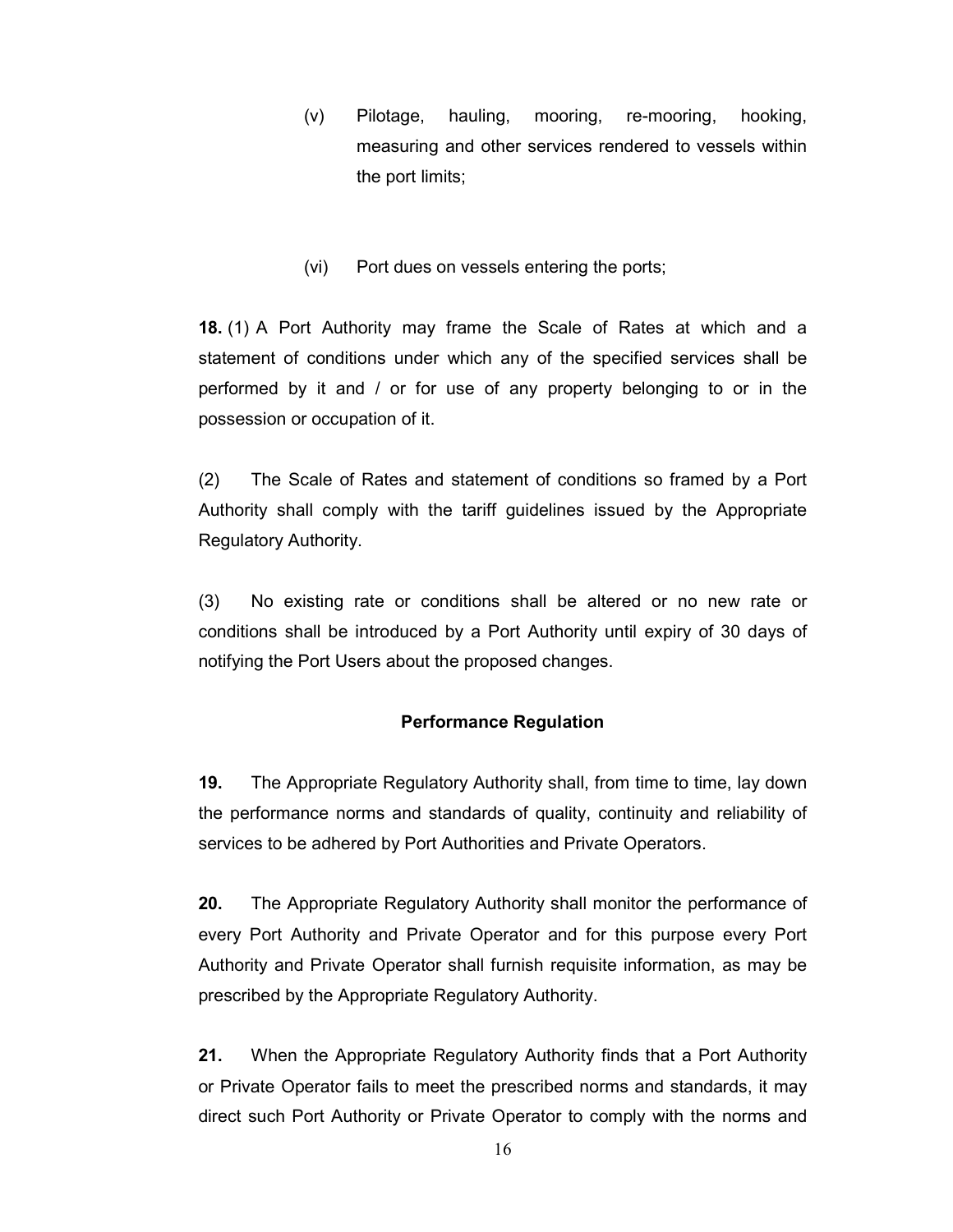standards within the time-limit to be specified and may also impose a penalty, whether one time or recurring, as may be prescribed by regulations, during the period of default.

22. In the event of the direction issued under Section 21 not being complied within the specified time-limit, the Appropriate Regulatory Authority may recommend to the concerned Port Authority the termination of the Concession Agreement of the concerned Private Operator or may recommend to the Appropriate Government to take suitable action against the Port Authority, as the case may be.

Provided that the Appropriate Regulatory Authority may, for good and valid reasons, extend the time limit specified under Section 21 for compliance and may impose additional penalty during the extended period instead of making the aforesaid recommendations.

23. The Appropriate Regulatory Authority shall afford a reasonable opportunity of hearing to the concerned Port Authority or Private Operator and the port users before imposing any penalty or setting time-limit under Sections 21 and 22 or making final recommendations under Section 22.

24. The Appropriate Regulatory Authority shall atleast once in every year publish, in such form and manner as it considers appropriate, the information relating to performance of all Port Authorities and Private Operators.

# 25. Powers of the Appropriate Regulatory Authority to call for information, conduct investigations, etc.

(1) Where the Appropriate Regulatory Authority considers it expedient so to do, it may, by order in writing-

(a) call upon any Port Authority or Private Operator at any time to furnish in writing such information or explanation relating to its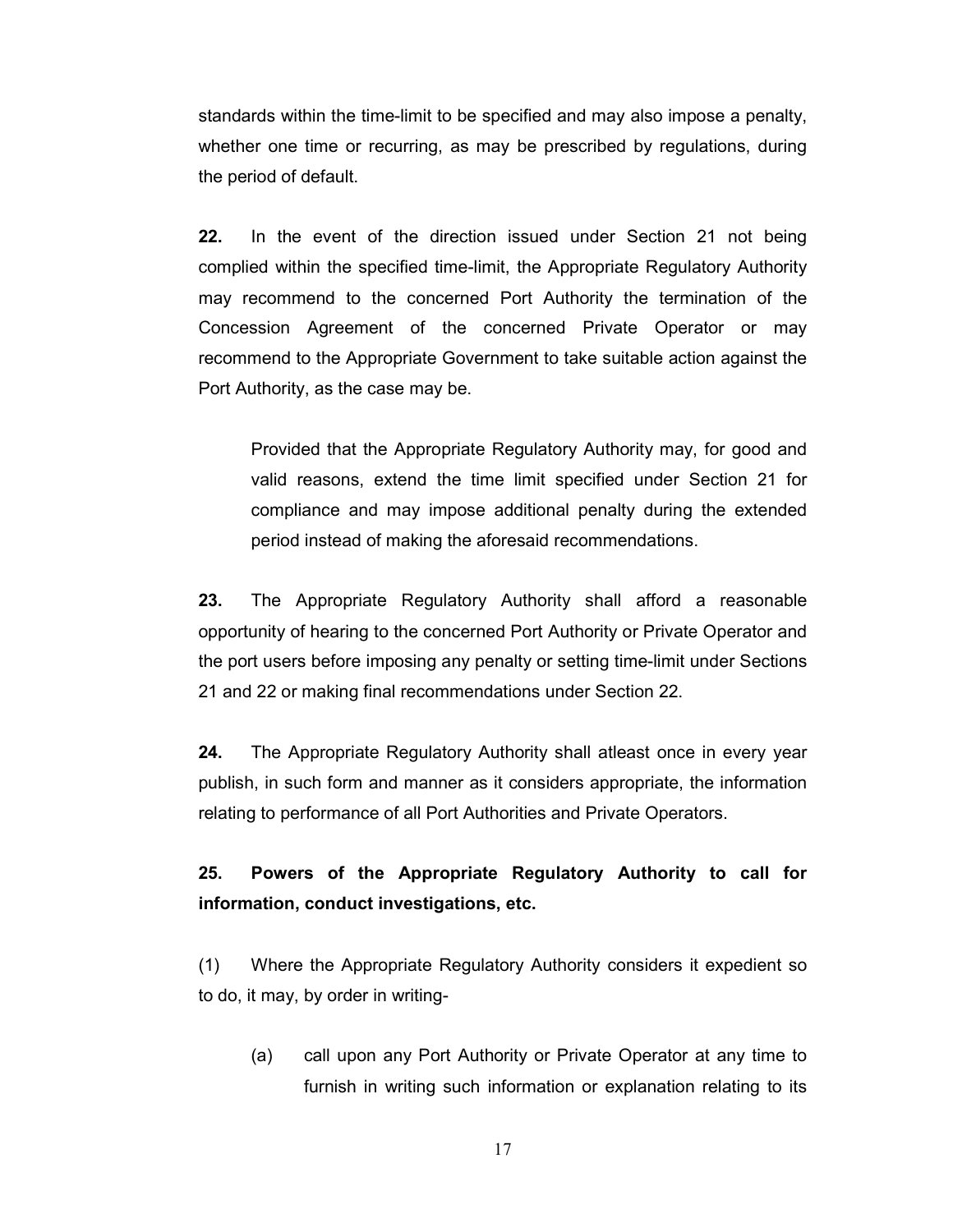affairs as the Appropriate Regulatory Authority may require for discharge of its functions under this Act; or

- (b) authorise any of its officers or employees or appoint one or more persons to make an inquiry in relation to the affairs of a Port Authority or a Private Operator;
- (c) direct any of its officers or employees or such other persons as may be nominated by it to inspect the books of accounts or other documents of any Port Authority or Private Operator.

(2) Where any inquiry in relation to the affairs of a Port Authority or Private Operator has been undertaken under sub-section (1),

- (a) every officer of the Port Authority;
- (b) every director, manager, secretary or other officer of the private operator or;
- (c) every other person or body of persons who has had dealings in the course of business with the Port Authority or Private Operator shall be bound to produce before the Appropriate Regulatory Authority or the persons mentioned at sub-section (1) (b) or (c) making the inquiry, all such books of accounts or other documents in his custody or power relating to, or having a bearing on the subject-matter of such inquiry and also to furnish to the Appropriate Regulatory Authority with any such statement or information relating thereto, as the case may be, required of him, within such time as may be specified.

(3) The Appropriate Regulatory Authority shall have power to verify the data supplied by a Port Authority or Private Operator and appoint any person or persons for the purpose and take such measures as it may consider necessary.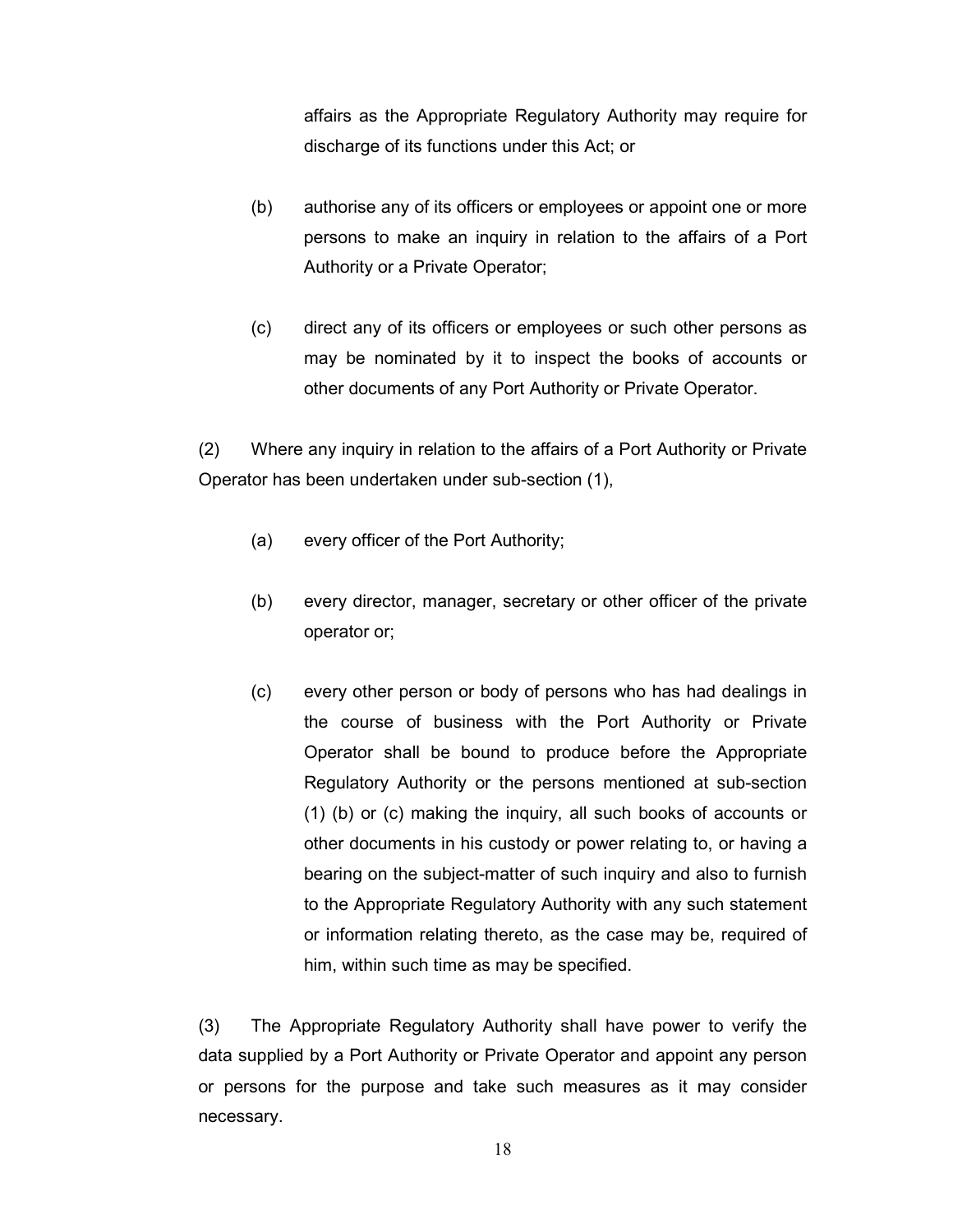(4) Every Port Authority and Private Operator shall allow inspection of such facilities and documentary records, as may be specified by the Appropriate Regulatory Authority, by any person authorised by the Appropriate Regulatory Authority.

## 26. Enforcement of orders of the Appropriate Regulatory Authority

For the purposes of enforcement of its orders the Appropriate Regulatory Authority shall have power to call for any information from any person and to issue such directions as it may think fit in order to ensure due compliance of its orders and for effectively discharging its functions under the Act.

# 27. Overriding Effect

The provisions of this Act in relation to the powers and functions of the Appropriate Regulatory Authority shall have effect notwithstanding anything inconsistent therewith contained in any other enactment.

## 28. Power to make regulations

(1) The Appropriate Regulatory Authority may, with the previous concurrence of the Appropriate Government, by notification in the Official Gazette, make regulations consistent with this Act and the rules made thereunder to carry out the purposes of this Act.

(2) In particular and without prejudice to the generality of the foregoing powers, such regulations may provide for any of the following matters, namely-

(a) The time and places of meetings of the Regulatory Authority and consultative meetings and the procedure (including quorum necessary for the transaction business) to be followed at such meetings.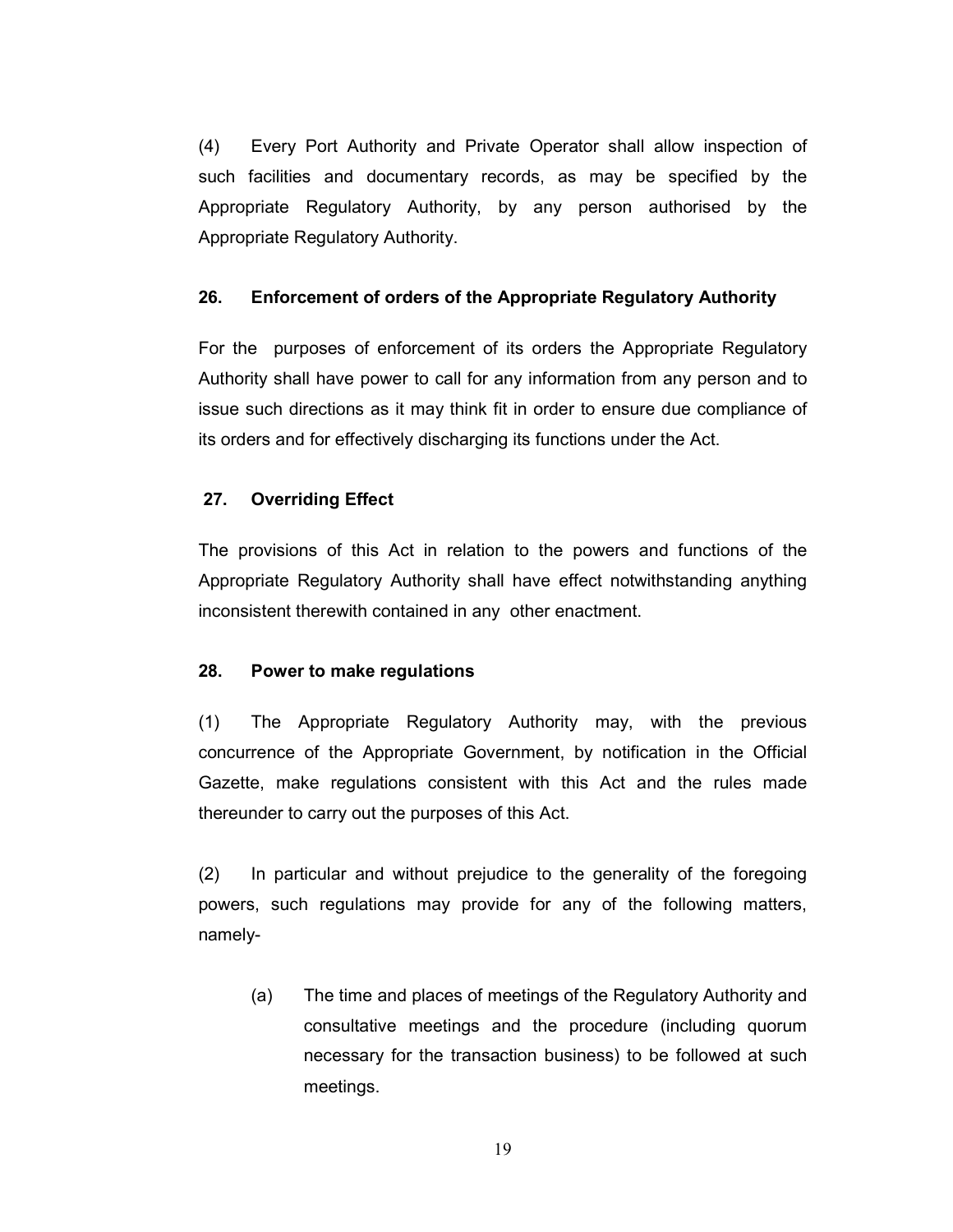- (b) The salaries and allowances payable to and the other conditions of service of officers and other employees of the Regulatory Authority.
- (c) The procedure and other terms and conditions in accordance with which Institutions, Consultants, Advisors, experts and professionals may be engaged under sub-section (4) of Section 14.
- (d) Guidelines relating to fixation of rates and conditionalities.
- (e) Setting of performance norms and standards and monitoring actual performance alongwith the corrective / penal measures to be applied in case of non adherence of such norms and standards.
- (g) Prescribing the necessary formats and instructions for filing performance related information.
- (h) Any other matter which is required to be, or may be, specified by regulations or in respect of which provision is to be or may be made by regulations.

(3) Every regulation made by the Major Ports Regulatory Authority under this Act shall be laid, as soon as may be after it is made, before each House of Parliament, while it is in session, for a total period of thirty days which may be comprised in one session or in two or more successive sessions, and if, before the expiry of the session or the successive sessions aforesaid, both Houses agree in making any modification in the regulation or both Houses agree that the regulation should not be made, the regulation shall thereafter have effect only in such modified form or be of no effect, as the case may be; so, however, that any such modification or annulment shall be without prejudice to the validity of anything previously done under that regulation.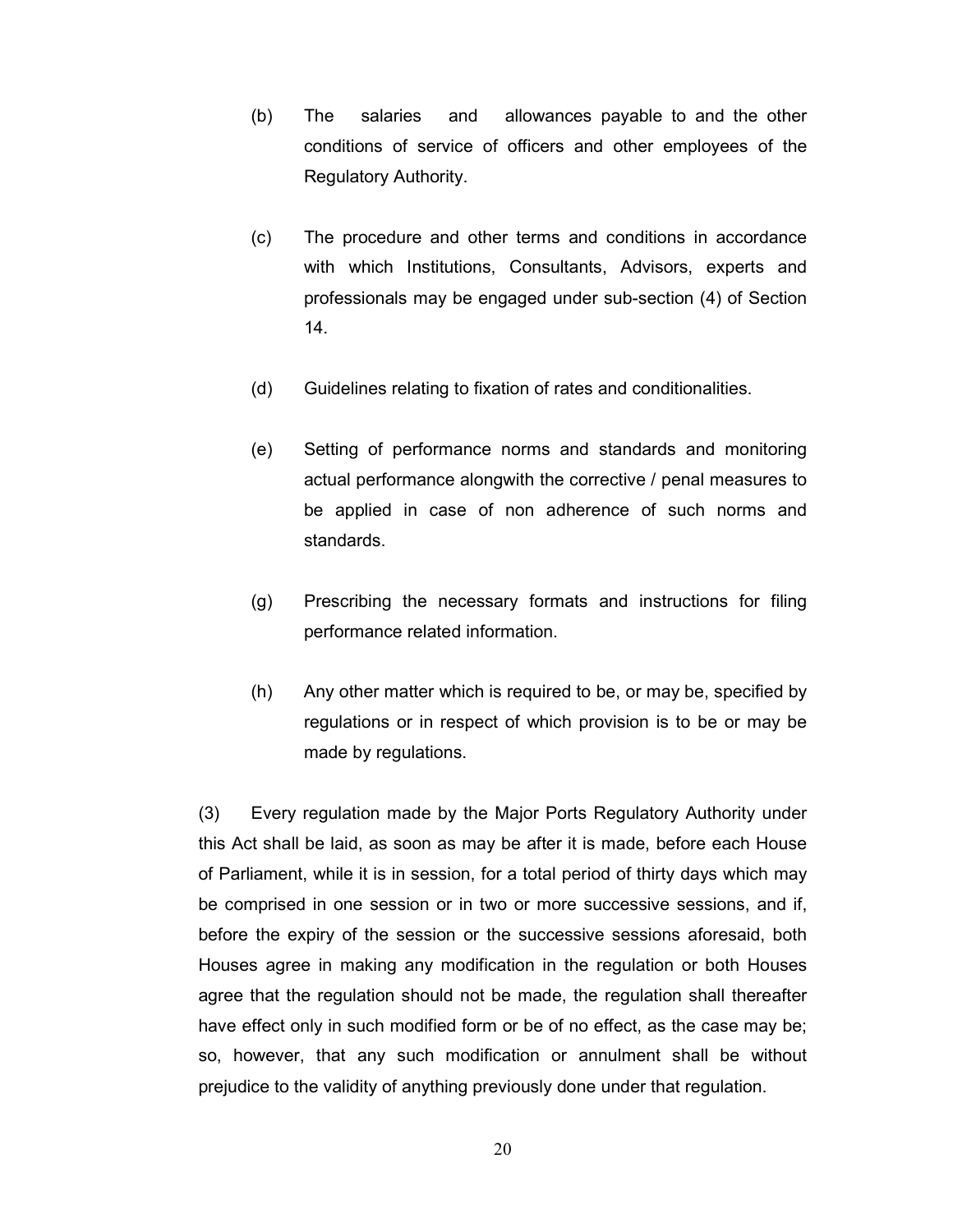(4) Every regulation made by the State Ports Regulatory Authority shall be laid before each House of the concerned State Legislatures where it consists of two Houses or where State Legislature consists of one House, before that House.

#### CHAPTER-V

### POWERS OF THE APPROPRIATE GOVERNMENT

# 29. Powers of the Appropriate Government to require modifications or cancellation of rates

(1) Whenever the Appropriate Government considers it necessary in the public interest so to do, it may, by order in writing together with a statement of reasons therefore, direct the Appropriate Regulatory Authority to cancel any Regulation in force or modify the same, within such period as that Government may specify in the order.

(2) If the Appropriate Regulatory Authority fails or neglects to comply with the direction under sub-section (1) within the specified period, the Appropriate Government may cancel any of Regulation or make such modifications therein as it may think fit.

## 30. Powers of the Appropriate Government to issue policy directions

(1) The Appropriate Regulatory Authority shall, in the discharge of its functions under this Act be bound by such directions on questions of policy as the Appropriate Regulatory Government may give in writing from time to time.

Provided that the Appropriate Regulatory Authority shall be given opportunity to express its views before any direction is given under this sub-section.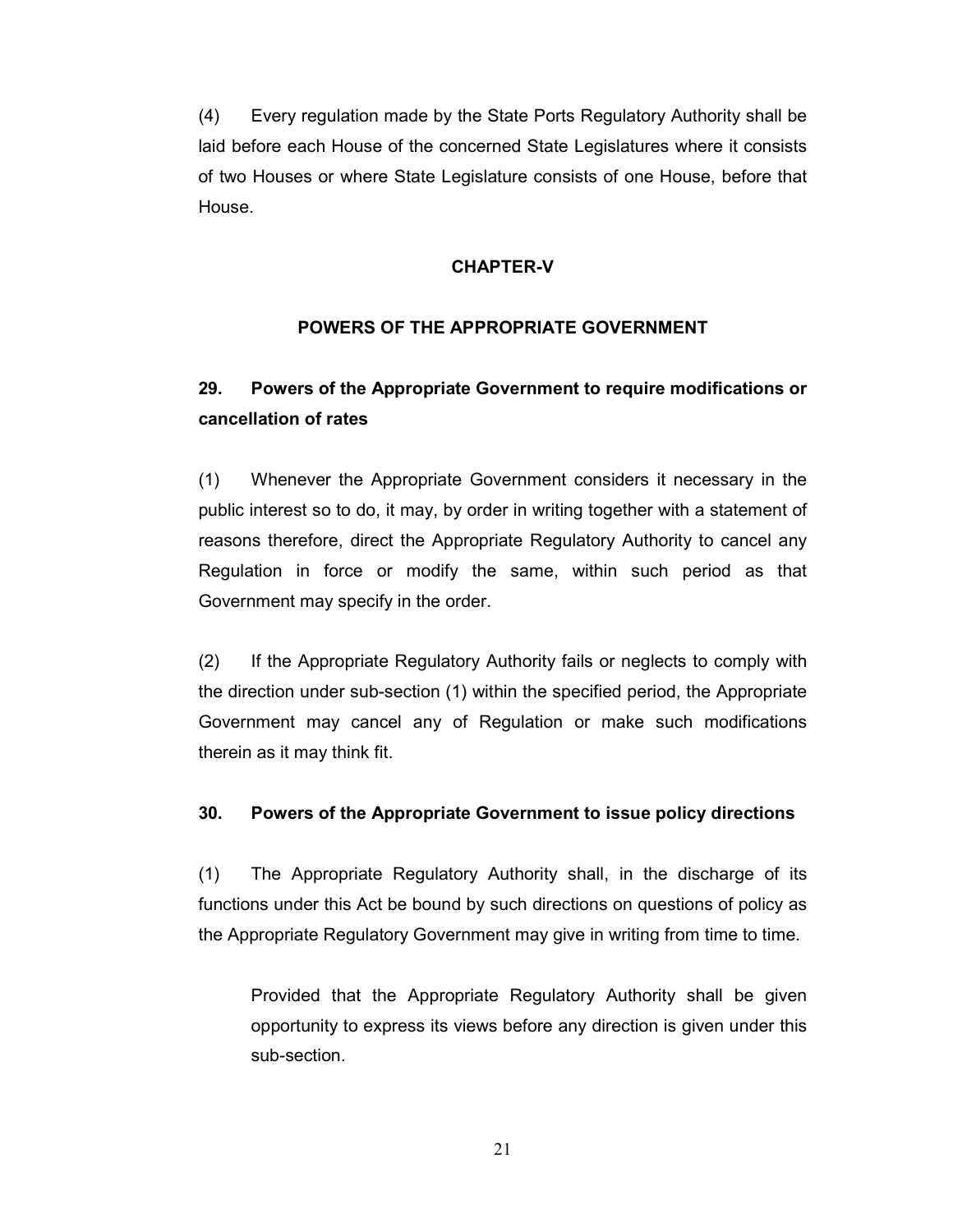(2) The decision of the Appropriate Government whether a question is one of policy or not shall be final.

(3) No State Government shall issue any policy direction which is in contravention of, or inconsistent with, policy direction issued by the Central Government.

# 31. Power of Appropriate Government to supersede the Appropriate Regulatory Authority

(1) If the Appropriate Government is of the opinion that the Appropriate Regulatory Authority is unable to perform, or has persistently made default in the performance of, the duties imposed on it by or under this Act or has exceeded or abused its powers, or has willfully or without sufficient cause, failed to comply with any direction issued by the Appropriate Government, the Appropriate Government may, by notification in the Official Gazette, supersede the Appropriate Regulatory Authority for such period as may be specified in the notification.

Provided that, before issuing a notification under this sub-section, the Appropriate Government shall give reasonable opportunity to the Appropriate Regulatory Authority to show cause why it should not be superseded and shall consider the explanation and objections, if any, of the Appropriate Regulatory Authority.

(2) Upon the publication of a notification under sub-section (1) superseding the Appropriate Regulatory Authority –

(a) the Chairperson and the Members of the concerned Regulatory Authority shall, notwithstanding that their term of office has not expired as from the date of supersession, vacate their offices as such Chairperson or Members as the case may be;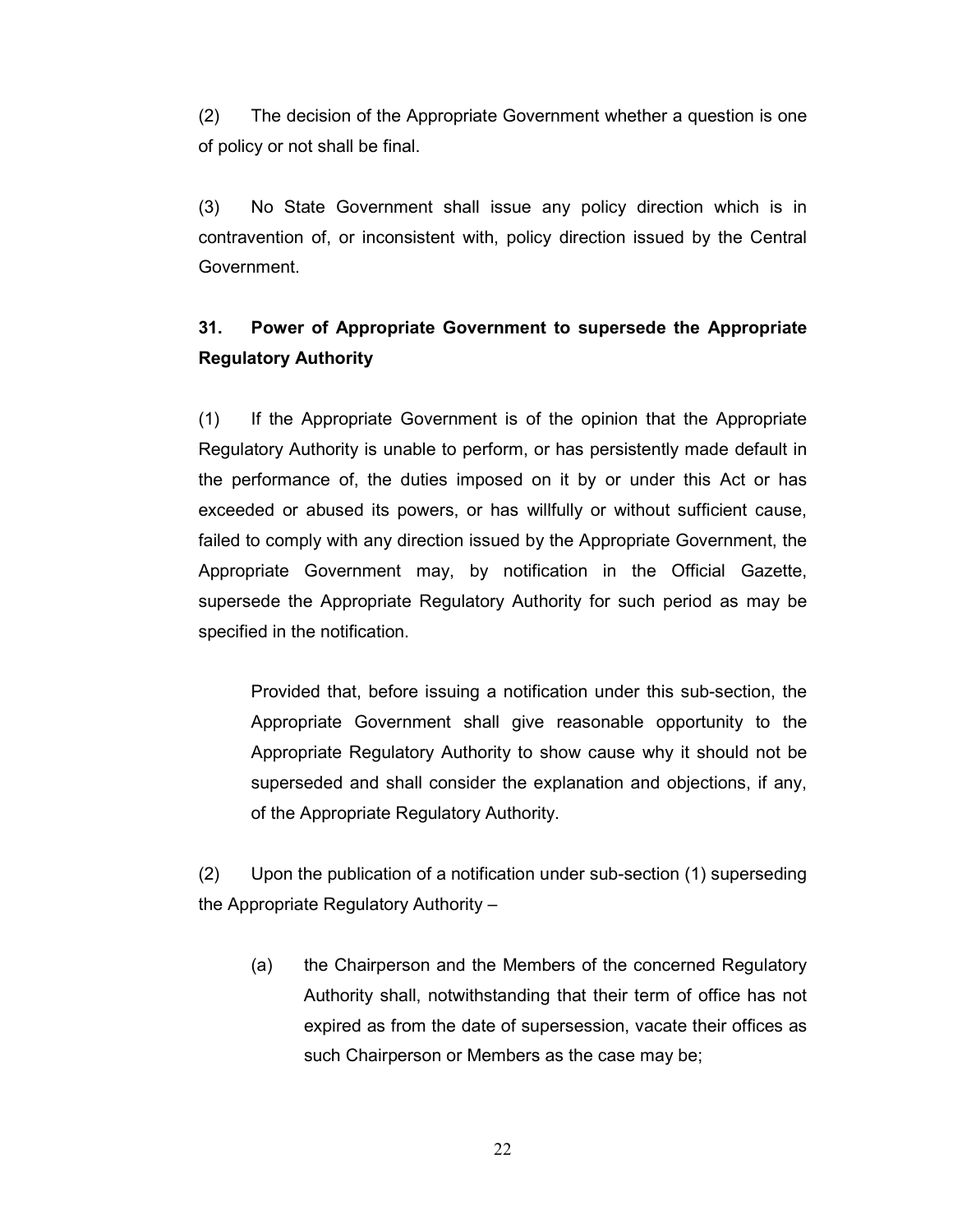(b) all the powers and duties which may, by or under the provisions of this Act, be exercised or performed by or on behalf of the Appropriate Regulatory Authority shall, during the period of supersession, be exercised and performed by such person or persons as the Appropriate Government may direct.

(3) On the expiration of the period of supersession specified in the notification issued under sub-section (1), the Appropriate Government may-

- (a) extend the period of supersession for such further period as it may consider necessary; or
- (b) reconstitute the concerned Regulatory Authority in the manner provided in Section 4 or Section 6, as the case may be.

## 32. Powers of the Appropriate Government to make rules:

(1) The Appropriate Government may, by notification, make rules for carrying out the provisions of this Act.

(2) In particular and without prejudice to the generality of the foregoing power, such rules may provide for all or any of the following matters, namely: -

- (a) the salary, allowances and other conditions of service of Chairperson and Members of the Appropriate Regulatory Authority;
- (b) the manner of appointing Inquiry Officer and the procedure to be adopted in removing Chairperson and Members of the Appropriate Regulatory Authority;
- (c) the form in which the Appropriate Regulatory Authority shall prepare its annual statements of accounts;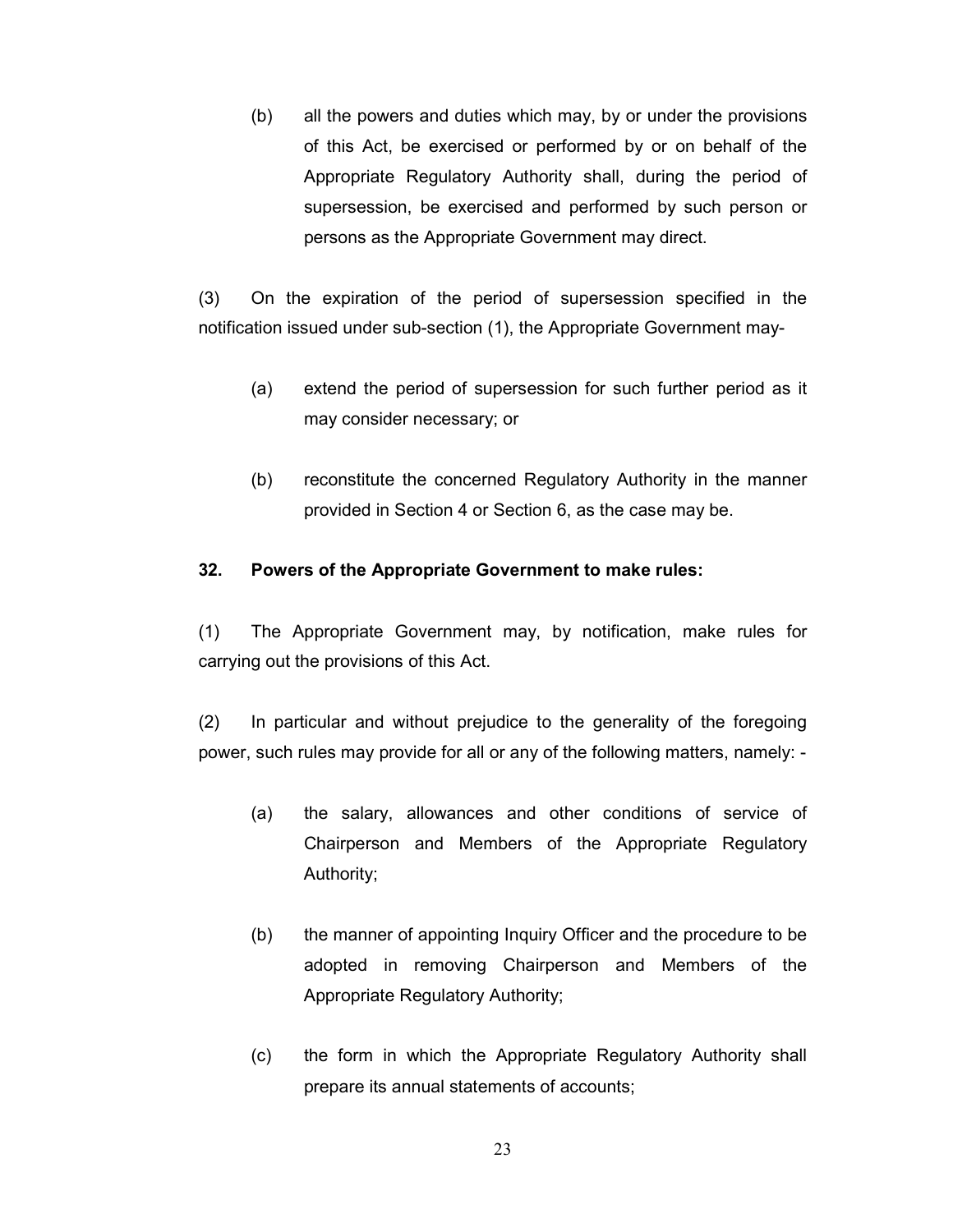- (d) the form in which and time at which the Appropriate Regulatory Authority shall prepare its annual report;
- (e) any other matter which is required to be, or may be, prescribed.

(3) Every rule made by the Appropriate Government shall be laid, as soon as may be after it is made, before each House of Parliament or the concerned State Legislature where it consists of two Houses, or where such Legislature consists of one House, before that House, as the case may be.

### CHAPTER-VI

# Port Regulatory Authority Appellate Tribunal

## 33. Establishment of Appellate Tribunal

(1) The Central Government shall, by notification in the Official Gazette, establish an Appellate Tribunal to be known as Port Regulatory Authority Appellate Tribunal to

(a) Adjudicate any dispute –

- (i) Between two or more service providers; or
- (ii) Between a service provider and a group of consumers;

Provided that the Appellate Tribunal may, if consider appropriate, obtain the opinion of the Authority on any matter relating to such dispute.

Provided further that noting in this clause shall apply in respect of matters-

- (i) Relating to the complaint of any individual consumer maintainable before a Consumer Disputes Redressal Forum or a Consumer Disputes Redressal Commission or the National Consumer Redressal Commission established under section 9 of the Consumer Protection Act, 1986; or
- (ii) Which are within the purview of the Competition Act, 2002; and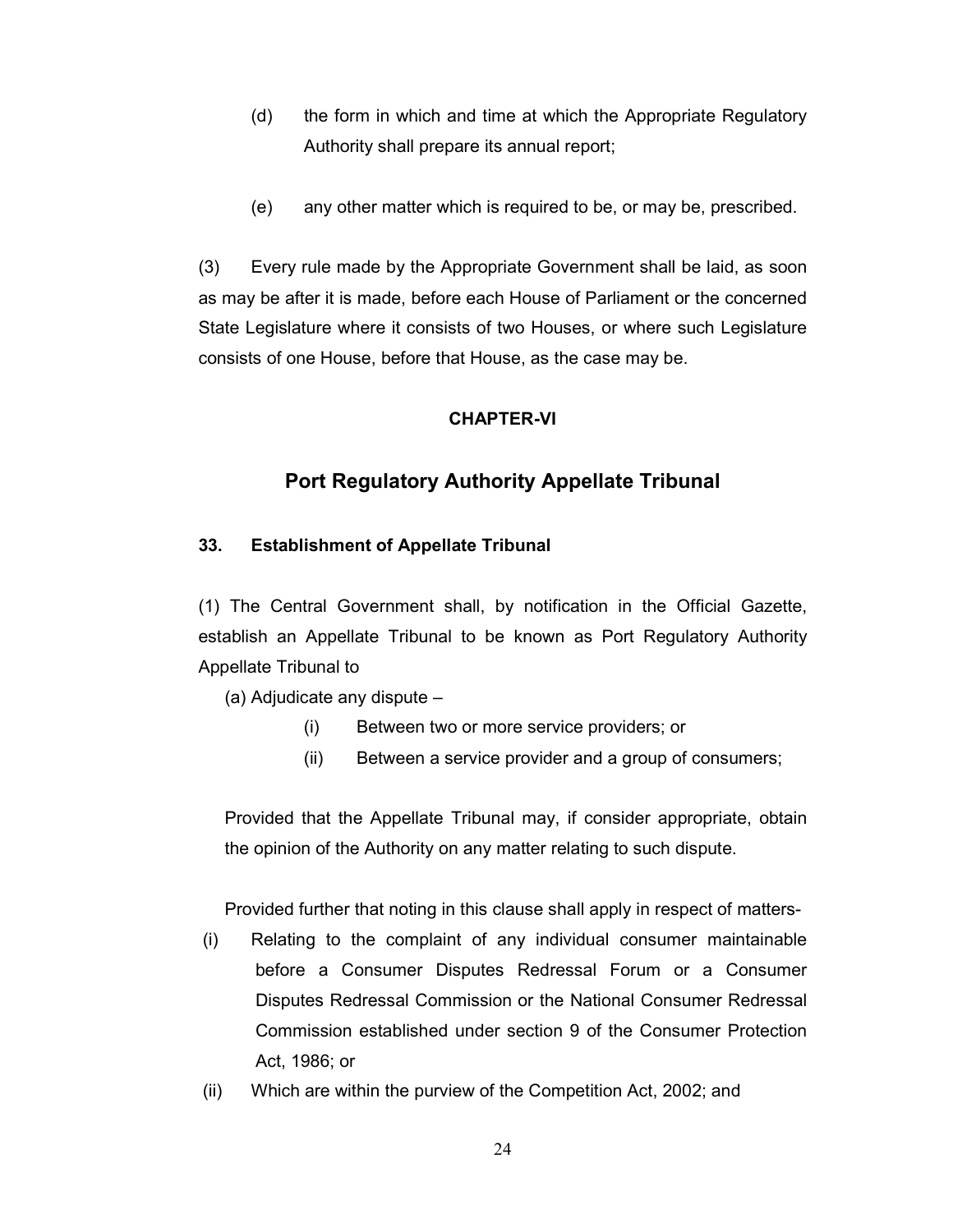(b) Hear and dispose of appeals against any direction, decision or order of the Authority under this Act.

(2) The Headquarter of the Tribunal shall be at such place as the Central Government may, by notification in the Official Gazette, specify.

# 34. Application for settlement of disputes and appeals to the Appellate Tribunal –

- (1) The Appropriate Government or a local authority or any person may make an application to the Appellate Tribunal for adjudication of any dispute as referred to in clause (a) of section 33.
- (2) The Appropriate Government or a local authority or any person aggrieved by any direction, decision or order made by the Authority may prefer an appeal to the Appellate Tribunal.
- (3) Every appeal under sub-section (2) shall be preferred within a period of thirty days from the date on which a copy of the direction or order or decision made by the Authority is received by the Appropriate Government or local Authority or the aggrieved person and is shall be in such form, verified in such manner and be accompanied by such fee as may be prescribed;

Provided that the Appellate Tribunal may entertain any appeal after the expiry of the said period of thirty days if it is satisfied that there was sufficient cause of the not filing it within that period.

(4) On receipt of an application under sub-section (1) or an appeal under sub-section (2), the Appellate Tribunal may, after giving the parties to the dispute or the appeal an opportunity of being heard, pass such order as it thinks fit.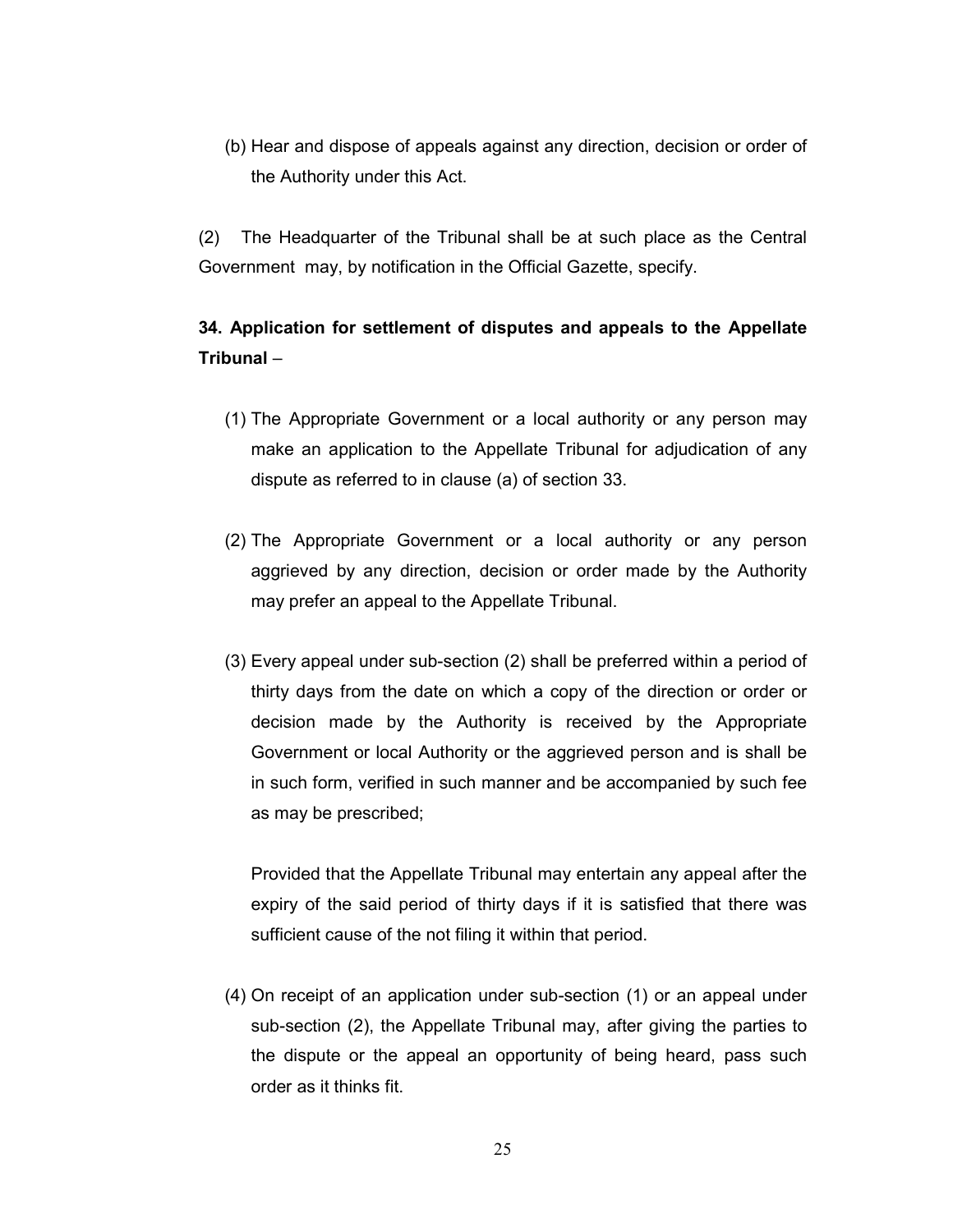- (5) The Appellate Tribunal shall send a copy of every order made by it to the parties to the dispute or the appeal and to the Authority, as the case may be.
- (6) The Application made under sub-section (1) of the appeal preferred under sub-section (2) shall be dealt with by it as expeditiously as possible and endeavour shall be made by it to dispose of the application or the appeal finally within ninety days from the date of receipt of application or appeal, as the case may be.

Provided that where any such application or appeal could not be disposed of within the said period of ninety days, the Appellate Tribunal shall record its reasons in writing for not disposing of the application or appeal within that period.

(7) The Appellate Tribunal may, for the purpose of examining t the legality or propriety or correctness, of any dispute made in any application under sub-section (I), or of any 'direction or order or decision of the Authority referred to in the appeal preferred under sub- section (2), on its own motion or otherwise, call for the records relevant to disposing of such application or appeal and make such orders as it thinks fit.

#### 35. Composition of Appellate Tribunal

(1) The Appellate Tribunal shall consist of a Chairperson and not more than two of Appellate Members to be appointed, by notification in the Official Gazette, by the Central Government:

 Provided that the Chairperson or a Member holding a post as such in any other Tribunal, established under any law for the time being in force, in addition to his being the Chairperson or a Member of that Tribunal, may be appointed as the Chairperson or a Member as the case maybe, of the Appellate Tribunal under 'Act.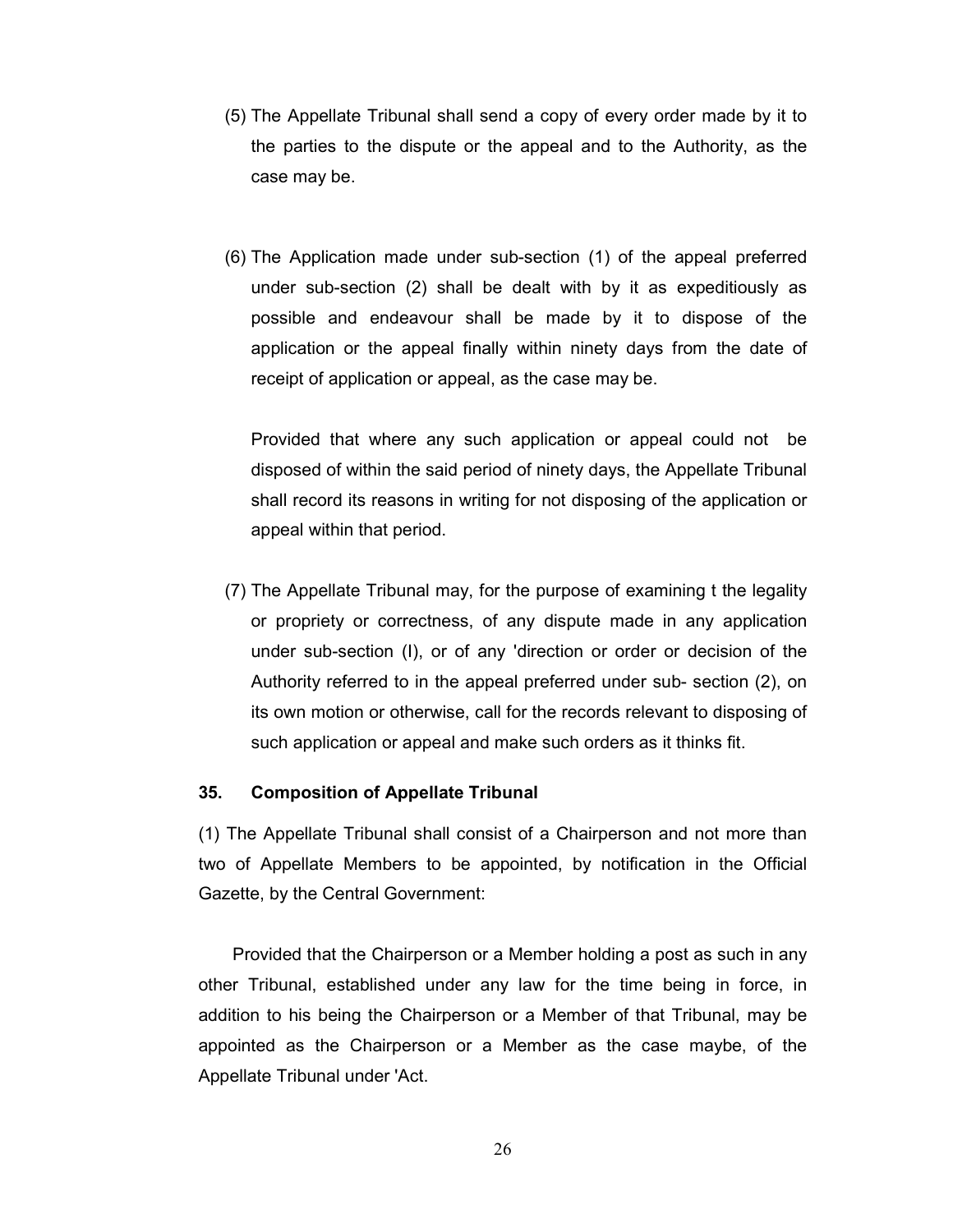(2) The selection of Chairperson and Members of the Appellate Tribunal shall be

made by the Central Government in consultation with the Chief Justice of India or his nominee.

36. Qualifications for appointment of Chairperson – A person shall not be qualified for appointment as the Chairperson or a Member of the Appellate Tribunal unless he:

 (a) In the case of Chairperson, is, or has been, a Judge of the Supreme Court or The Chief Justice of a High Court;

(b) in the case of a Members, has held the post of Secretary to the Government of India or any equivalent post in the Central Government or the State Government for a total period of not less than two years in the Ministries or Departments dealing with maritime transport or economics or law or a person who is well –versed in the field of maritime transport or economics or law.

#### 37. Term of Office and conditions of service –

(1) The Chairperson and every other Member of the Appellate Tribunal shall hold office as such for term not exceeding five years from the date on which he enters upon his office:

 Provided that no Chairperson or other member shall hold office as such after he has attained:

- (a) the age of seventy years in case of Chairperson
- (b) the age of sixty-five years In the case of any other Member

(2) The salary and allowances payable to and the other terms and conditions of service of the Chairperson and others Members of the appellate Tribunal shall be such as may be prescribed.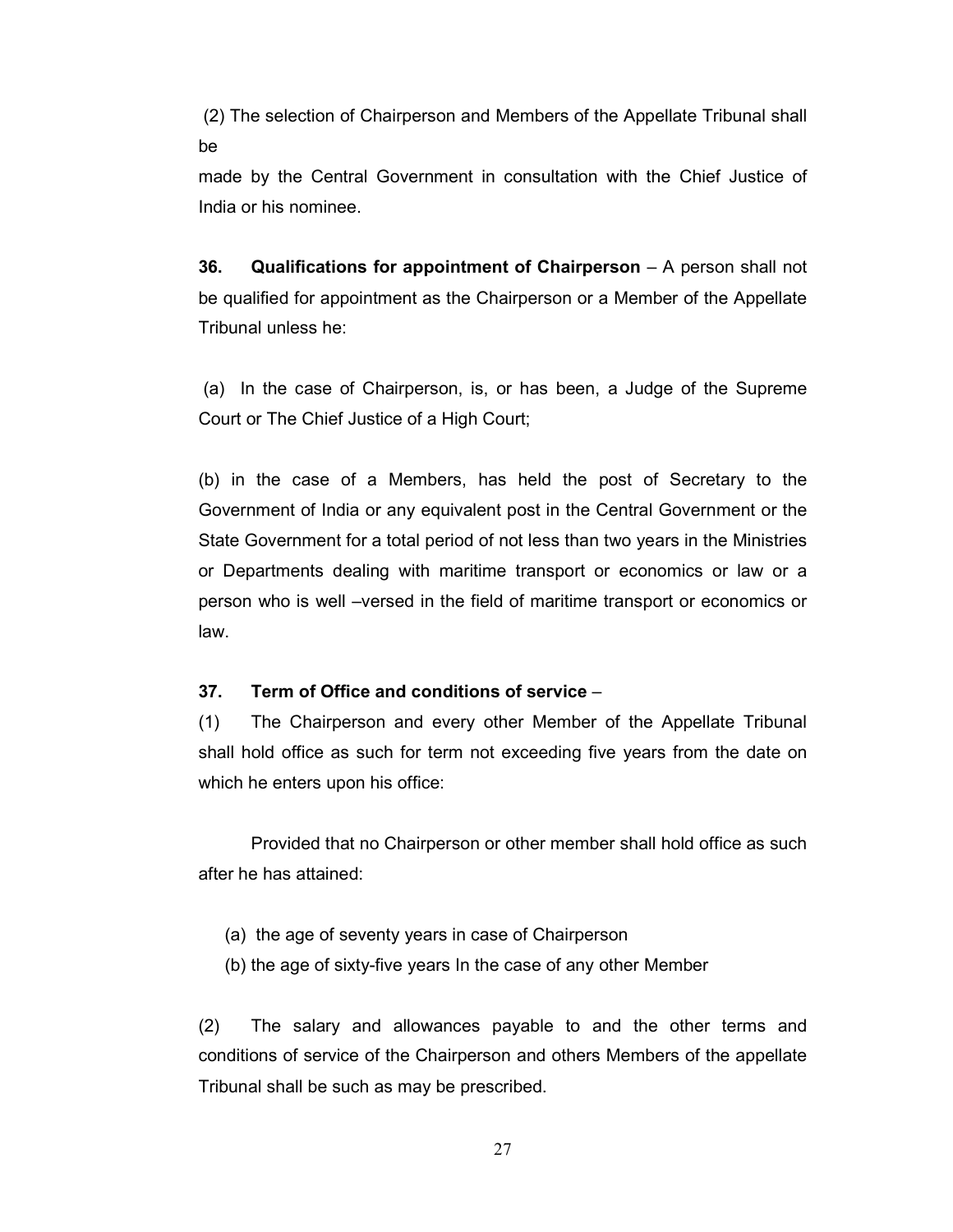(3) Iif, for reason other than temporary absence, any vacancy occurs in the office of the Chairperson or a Member of the Appellate Tribunal, the Central Government shall appoint another person in accordance with the provision of this Act to fill the vacancy and the proceedings may be continued before the Appellate Tribunal from the stage at which the vacancy is filled.

#### 38. Removal and resignation –

(1) The Central Government may remove from office, the Chairperson or any Member of the appellate Tribunal, who –

- a) has been adjudged an insolvent; or
- b) has been convicted of an offence which, in the opinion of the Central Government, involves moral turpitude; or
- c) has become physically or mentally incapable of acting as the chairperson or a Member; or
- d) has acquired such financial or other interest as is likely to affect prejudicially his functions as the Chairperson or a Member; or
- e) has so abused his position as to render his continuance in office prejudicial to the public interest.

( 2) Notwithstanding anything contained in sub-section(I), the Chairperson or a Member of the appellate Tribunal shall not be removed from his office on the ground specified in clause (d) or clause (e) of the that sub-section unless the Supreme court on a reference being made to it in this behalf by the Central Government, has, on an enquiry, held by it in accordance with such procedure as it may specify in this behalf, report that the chairperson or a Member ought, on such grounds, to be removed.

(3) The Central Government may suspend from office, the Chairperson or a Member of the appellate Tribunal in respect of who a reference has been made to the Supreme Court under sub-section (2), until the Central Government has passed an order on receipt of the Supreme Court on such reference.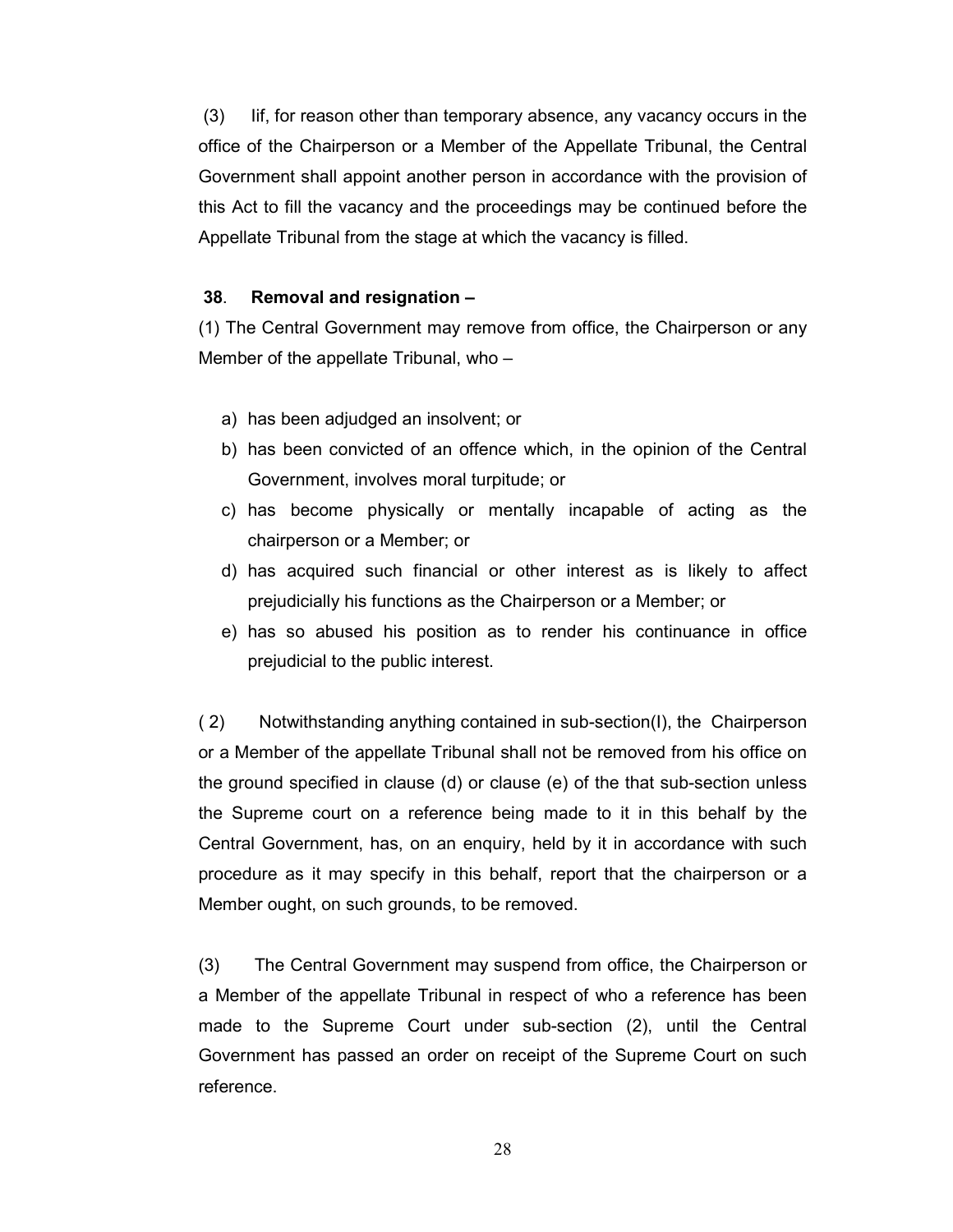#### 39. Staff of Appellate Tribunal –

 (1) The Central Government shall provide the Appellate Tribunal with such officers and employees as it may deem fit.

 (2) The officers and employees of the Appellate Tribunal shall discharge their functions under the general superintendence of its Chairperson.

 (3) The salaries and allowances and other conditions of service of such officers and employees of the Appellate Tribunal shall be such as may be prescribed.

40. Decision to be by majority - If the Chairperson and other Members differ in opinion on any matter, such matter shall be decided accordingly to the opinion of the majority.

41. Members, etc, to be public servants - The Chairperson, Members and other officers and employees of the Appellate Tribunal shall be deemed to be public servants within the meaning of section 21 of the Indian Penal Code.

41. Civil court not to have jurisdiction - No civil court shall have jurisdiction to entertain any suit or proceeding in respect of any matter which the Appellate Tribunal is empowered by or under this Act to determine and no injunction shall be granted by any court or other authority in respect of any action taken or to be taken in pursuance of any power conferred by or under this act.

## 42. Procedure and powers of Appellate Tribunal –

(1) The Appellate Tribunal shall not be bound by the procedure laid down by the Code of Civil Procedure, 1908, but shall be guided by the principles of natural justice and subject to be other provisions of this Act, the Appellate Tribunal shall have powers to regulate its own procedure.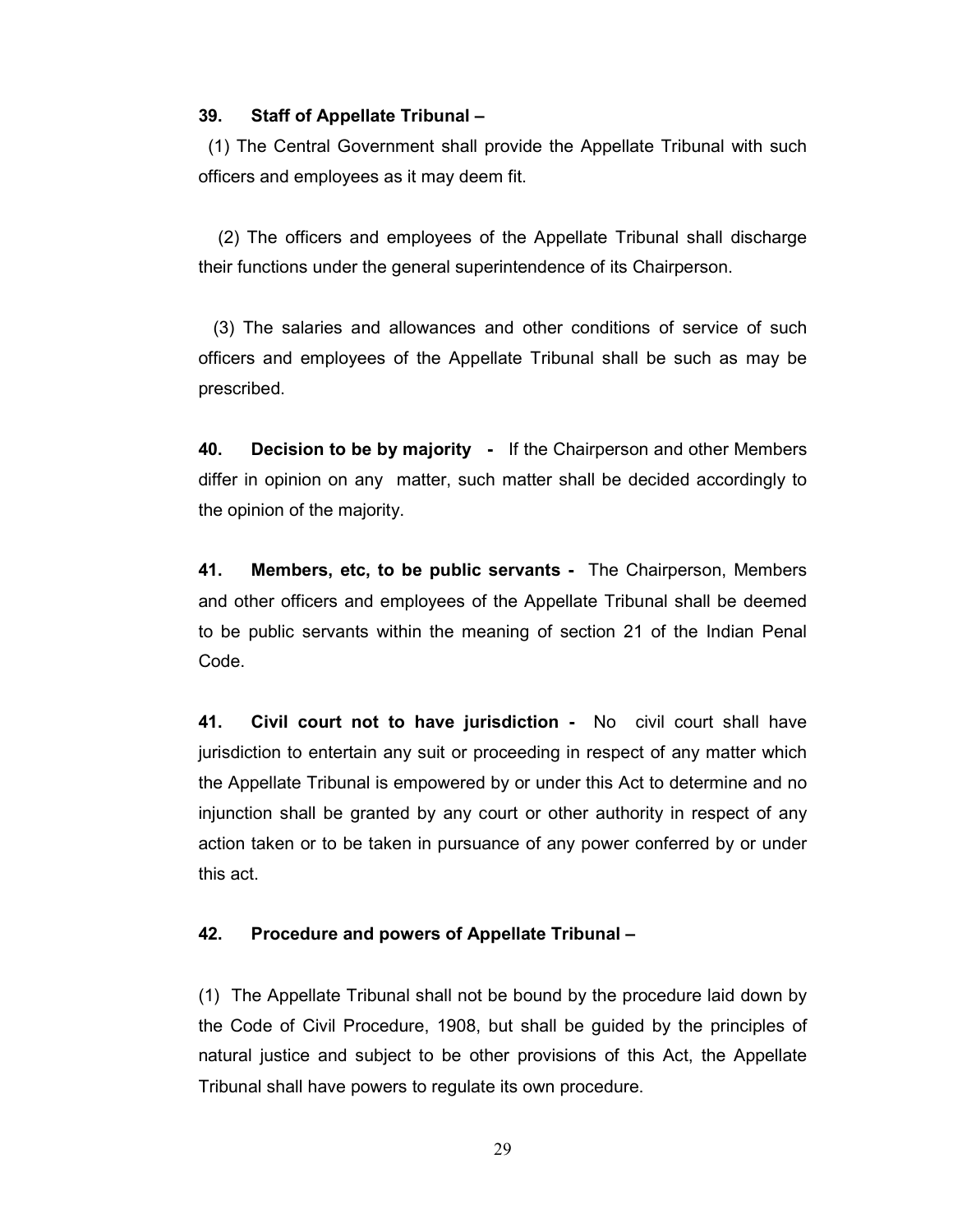(2) The Appellate Tribunal shall have, for the purposes of discharging its functions under this Act, the same powers as are vested in a civil court under the Code of Civil Procedure, 1908, while trying a suit, in respect of the following matters, namely: -

- a) summoning and enforcing the attendance of any person and examining him on oath;
- b) requiring the discovery and production of documents;
- c) receiving evidence on affidavits;
- d) subject to the provisions of sections 123 and 124 of the Indian Evidence Act, 1872, requisitioning any public record or document or a copy of such record or document, from any office;
- e) issuing commissions for the examination of witnesses or documents;
- f) reviewing its decisions;
- g) dismissing an application for default or deciding it, ex-parte;
- h) setting aside any order of dismissal of any application for default or any other passed by it, ex parte; and
- i) any other matter which may be prescribed.

(3) Every proceeding before the Appellate Tribunal shall be deemed to be judicial proceeding within the meaning of sections 193 and 228, and for the purpose of section 196 of the Indian Penal code and the appellate Tribunal shall be deemed to be a civil court for the purpose of section 195 and Chapter XXVI of the Code of Criminal Procedure, 1973.

## 44. Appeal to Supreme Court:

1) Notwithstanding anything contained in the Code of Civil Procedure, 1908 or in any other law, an appeal shall lie against any order, not being an interlocutory order, of the Appellate Tribunal to the Supreme Court on one or more of the grounds specified in section 100 of that Code.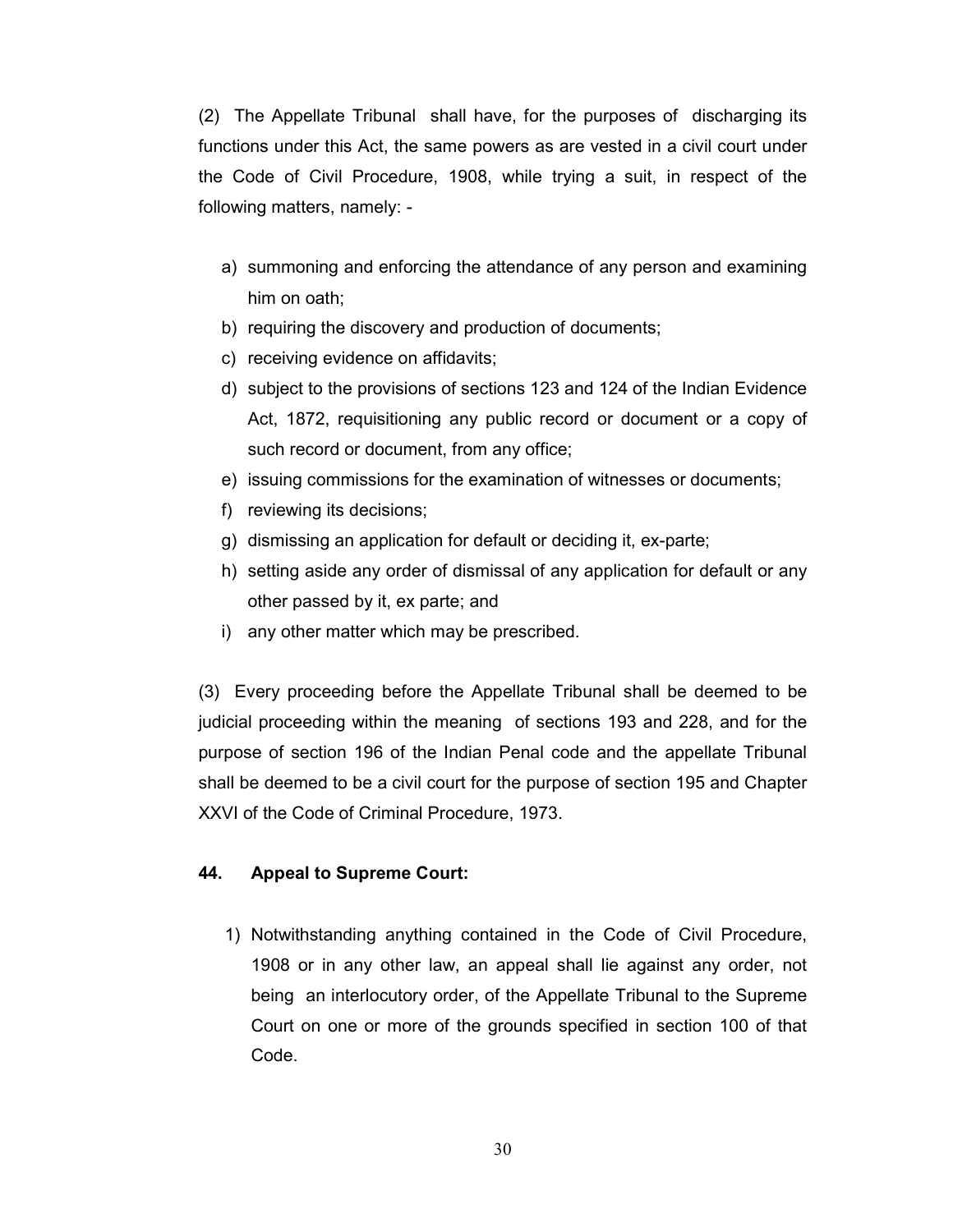- 2) No appeal shall lie against any decision or order made by the Appellate Tribunal with the consent of the parties.
- 3) Every appeal under this section shall be preferred within a period of ninety days from the date of the decision or order appealed against:

Provided that the Supreme Court may entertain the appeal after the expiry of the said period of ninety days, if it is satisfied that the appellant was prevented by sufficient cause from preferring the appeal in time

# 45. Orders passed by Appellate Tribunal to be executable as a decree:

- 1) An order passed by the Appellate Tribunal under this Act shall be executable by the Appellate Tribunal as a decree of civil court, and for this purpose, the appellate Tribunal shall have all the powers of a civil court.
- 2) Notwithstanding anything contained in sub-section (1), the appellate Tribunal may transmit any order made by it to a civil court having local jurisdiction and such civil court shall execute the order as if it were a decree made by that court.

# CHAPTER-VII

## FINANCE, ACCOUNTS AND AUDIT

## 46. Grants by Appropriate Government

The Appropriate Government may, after due appropriation made by the Parliament or the State Legislatures, as the case may be in this behalf, make to the Appropriate Regulatory Authority grants of such sums of money as are required to meet its expenses.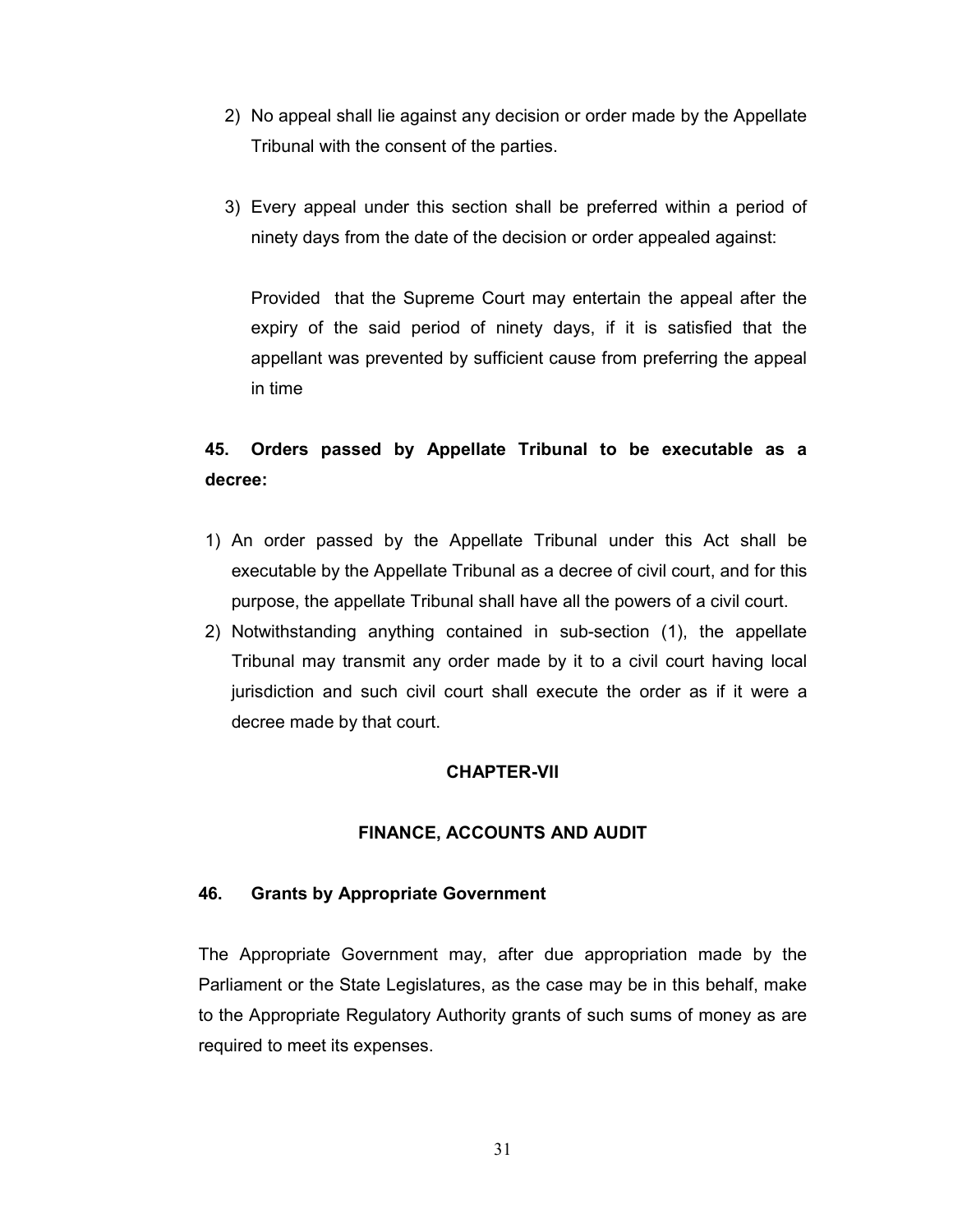#### 47. Accounts and Audit

(1) The Appropriate Regulatory Authority shall maintain proper accounts and other relevant records and prepare an annual statement of accounts in such form as may be prescribed by the Appropriate Government in consultation with the Comptroller and Auditor General of India.

(2) The accounts of the Appropriate Regulatory Authority shall be audited by the Comptroller and Auditor General of India at such intervals as may be specified by him and any expenditure incurred in connection with such audit shall be payable by the Appropriate Regulatory Authority to the Comptroller and Auditor General of India.

Provided that the decisions of the Appropriate Regulatory Authority taken in exercise of its powers and discharge of its functions under this Act, shall not be subject to audit under this section.

(3) The Comptroller and Auditor General of India and any person appointed by him in connection with the audit of the accounts of the Appropriate Regulatory Authority under the Act shall have the same rights and privileges and authority in connection with such audit as the Comptroller and Auditor General of India generally has in connection with the audit of the Government accounts and, in particular shall have the right to demand the production of books, accounts, connected vouchers and other documents and papers and to inspect any of the offices of the Appropriate Regulatory Authority.

(4) The accounts of the Appropriate Regulatory Authority, as certified by the Comptroller and Auditor General of India or any other person appointed by him in this behalf, together with the audit report thereon, shall be forwarded annually to the Appropriate Government and that Government shall cause the same to be laid, as soon as may be after it is received before each House of Parliament or the House of Legislatures of the State, as the case may be.

32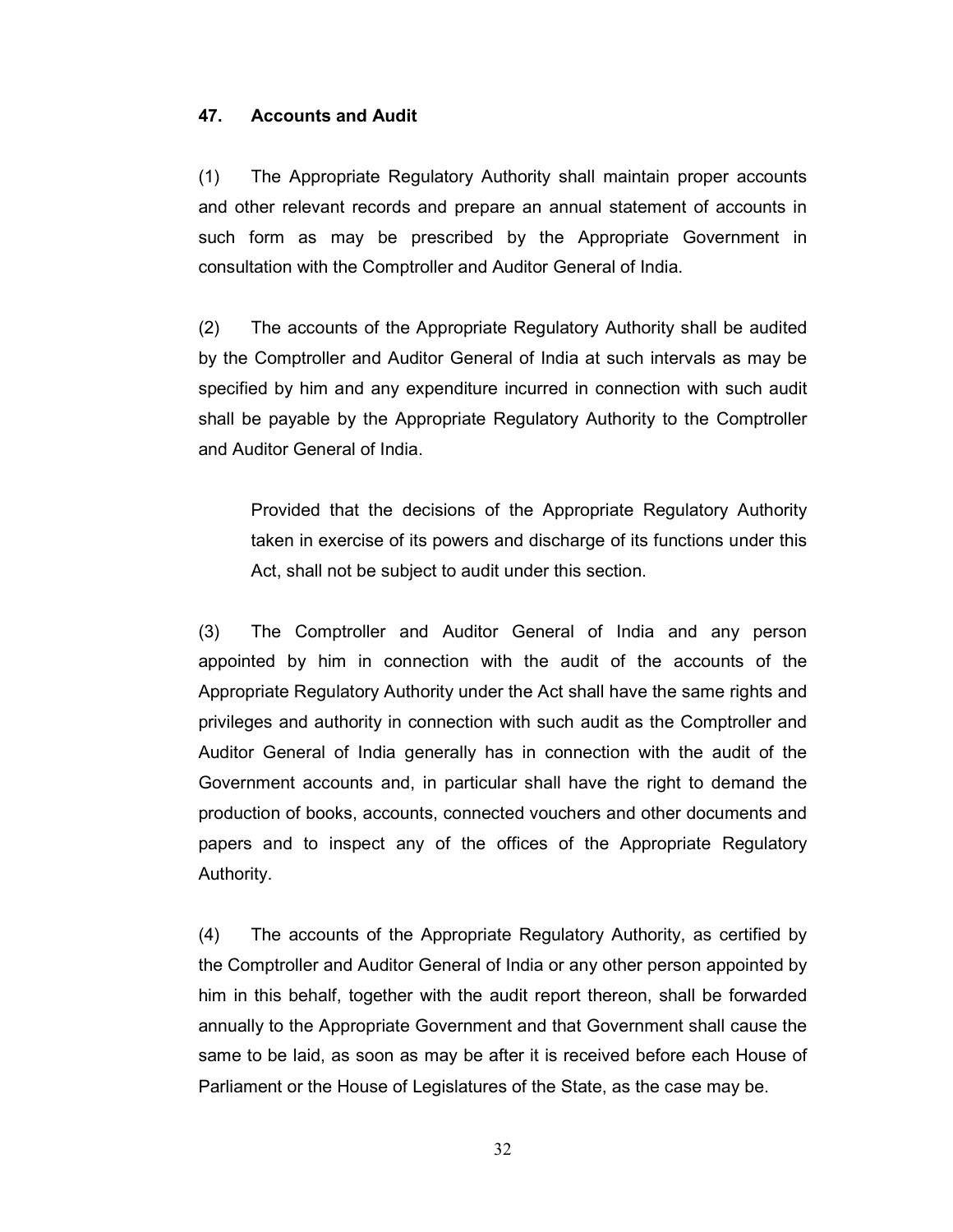### 48. Annual Report

(1) The Appropriate Regulatory Authority shall prepare once every year, in such form and at such time as may be prescribed, an annual report giving a summary of its activities during the previous year and copies of the report shall be forwarded to the Appropriate Government.

(2) A copy of the report received under sub section (1) shall be laid as soon as may be received, before each house of Parliament or the House of Legislatures of the State, as the case may be.

# CHAPTER-VIII

## OFFENCE AND PENALTIES

#### 49. Offences and Punishment

(1) If a person violates the tariff guidelines or common ceiling rates or contravenes the directions or fails to comply with any order of the Appropriate Regulatory Authority, such person shall be punishable with fine which may extend to one crore rupees and in case of continuing contravention with additional fine which may extend to a lakh rupees for every day during which the contravention continues.

(2) (a) Where an offence under this Act has been committed by a company, every person who at the time the offence was committed was in charge of and was responsible to, the company for the conduct of the business of the company, as well as the company, shall be deemed to be guilty of the offence and shall be liable to be proceeded against and punished.

> Provided that nothing contained in this sub-section shall render any such person liable to any punishment provided in this Act, if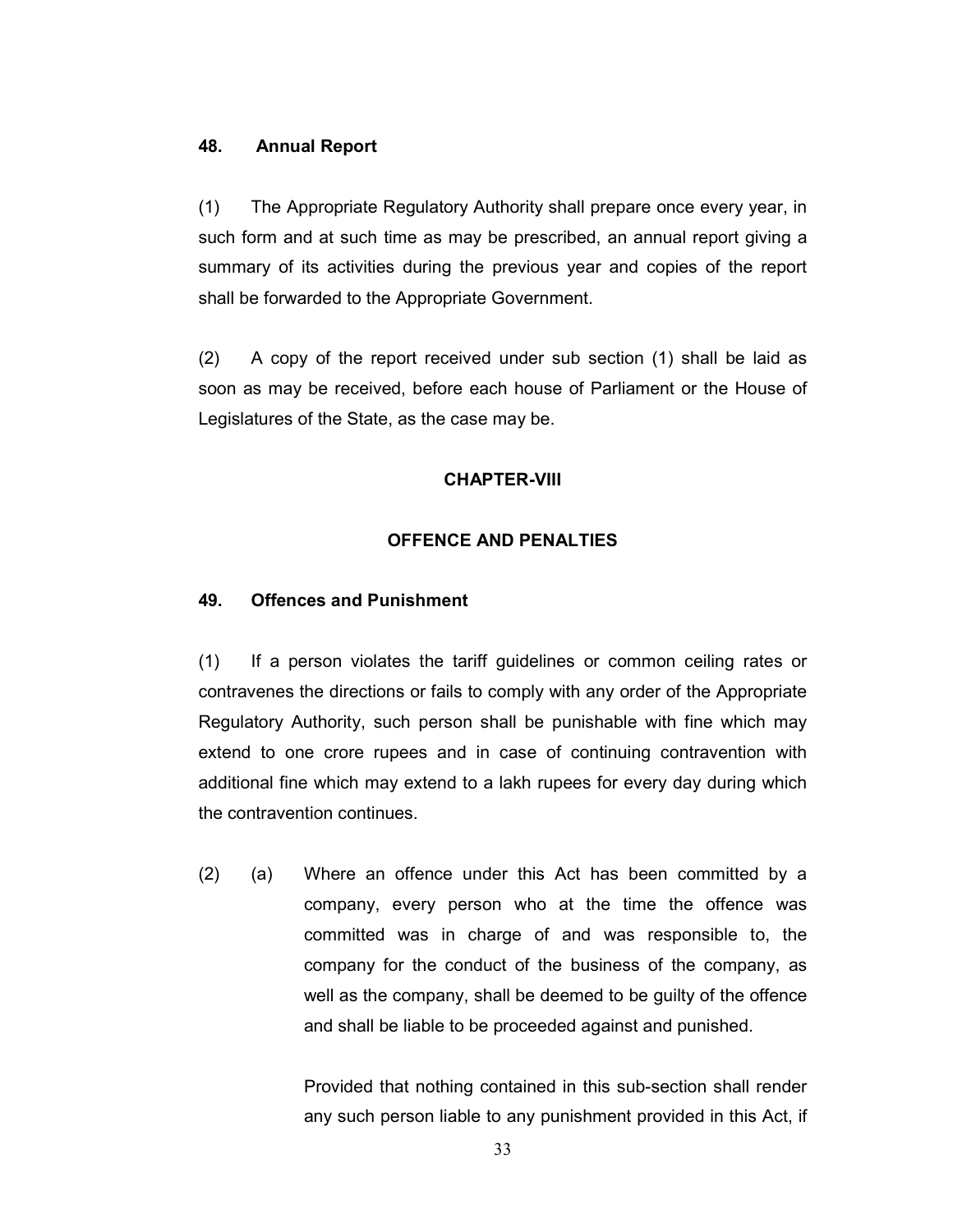he proves that the offence was committed without his knowledge or that he has exercised all due diligence to prevent the commission of such offence.

(b) Notwithstanding anything contained in sub-section (a) where an offence under this Act has been committed by a company and it is proved that the offence has been committed with the consent or connivance of, or is attributable to any neglect on the part of any director, manager, secretary or other officer of the company, such director, manager, secretary or other officer shall also be deemed to be guilty of the offence and shall be liable to be proceeded against and punished accordingly.

Explanation – For the purpose of this Section –

(a) "company" means any body corporate and includes a firm or other association of individuals; and

- (b) "director", in relation to a firm, means a partner in the firm.
- (3) (a) Where an offence under this Act has been committed by any Port Authority, the Head of the Port Authority shall be deemed to be guilty of the offence and shall be liable to be proceeded against and punished accordingly unless he proves that the offence was committed without his knowledge or that he exercised all due diligence to prevent the commission of such offence.
	- (b) Notwithstanding anything contained in sub-section (1) where an offence under this Act has been committed by a Port Authority and it is proved that the offence has been committed with the consent or connivance of, or is attributable to such neglect on the part of, any officer, other than the Head of the Port Authority, such officer shall also be deemed to be guilty of that offence and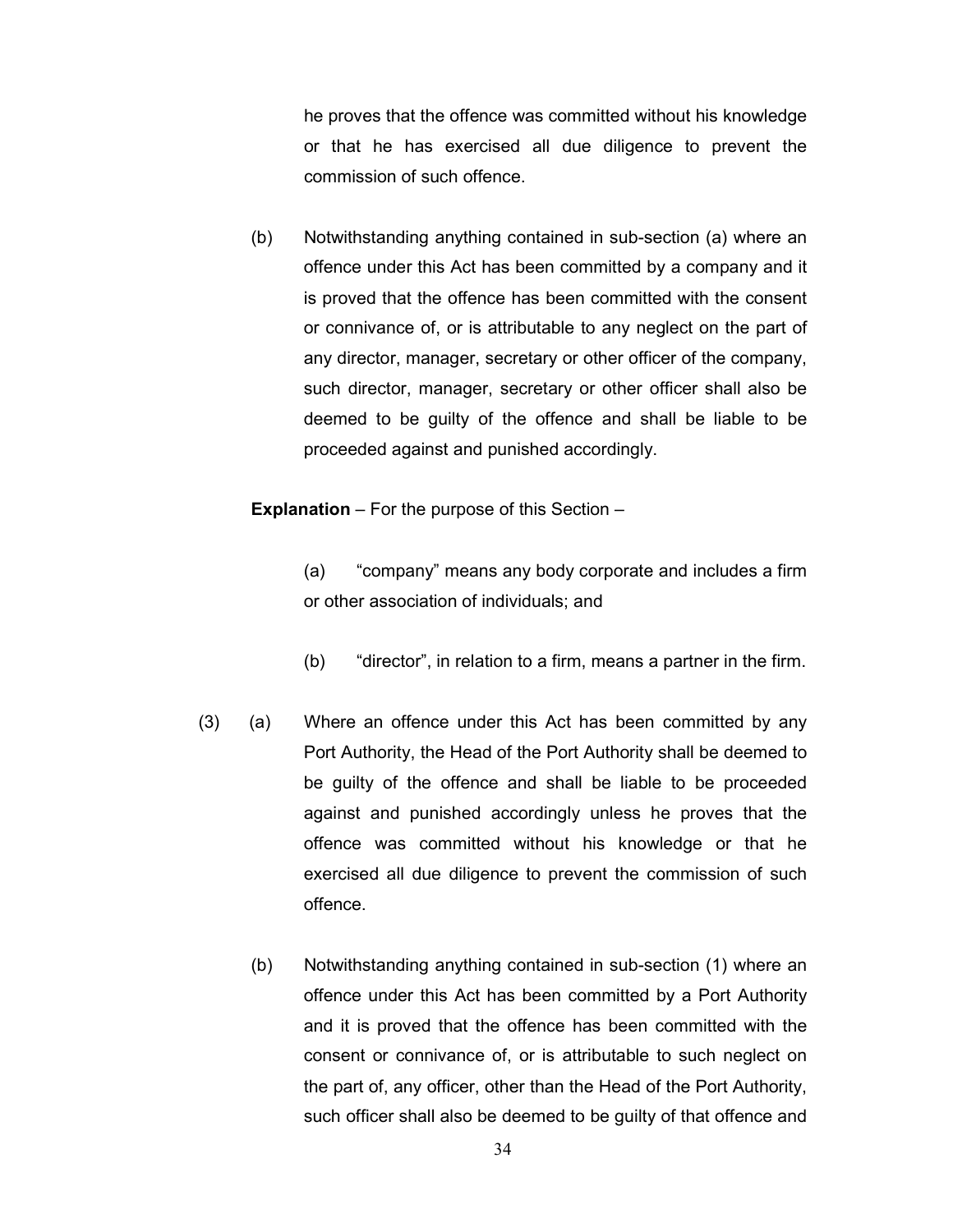shall be liable to be proceeded against and punished accordingly.

# 50. Cognizance of certain offences

(1) No court shall take cognizance of any offence punishable under this Act save on a complaint made by the Appropriate Regulatory Authority or by any investigating agency so directed by the Appropriate Government.

(2) No court inferior to that of a Chief Metropolitan Magistrate or of a Chief Judicial Magistrate shall try any offence punishable under this Chapter.

(3) Every offence punishable under this Act shall be cognizable.

# CHAPTER-IX

# **MISCELLANEOUS**

# 51. Coordination Forum

(1) The Central Government shall constitute a forum of regulators consisting of the Chairperson of the Major Ports Regulatory Authority and Chairpersons of the State Ports Regulatory Authorities.

(2) The Chairperson of the Major Ports Regulatory Authority shall be the Chairperson of the Forum of regulators referred to in sub-section (1).

(3) The office of the Major Ports Regulatory Authority shall act as the secretariat of the Forum.

(4) The Forum shall meet atleast once in six months to discuss and evolve suitable approaches to framing of Tariff Guidelines and setting Performance Standards and issues arising from implementation of these besides any other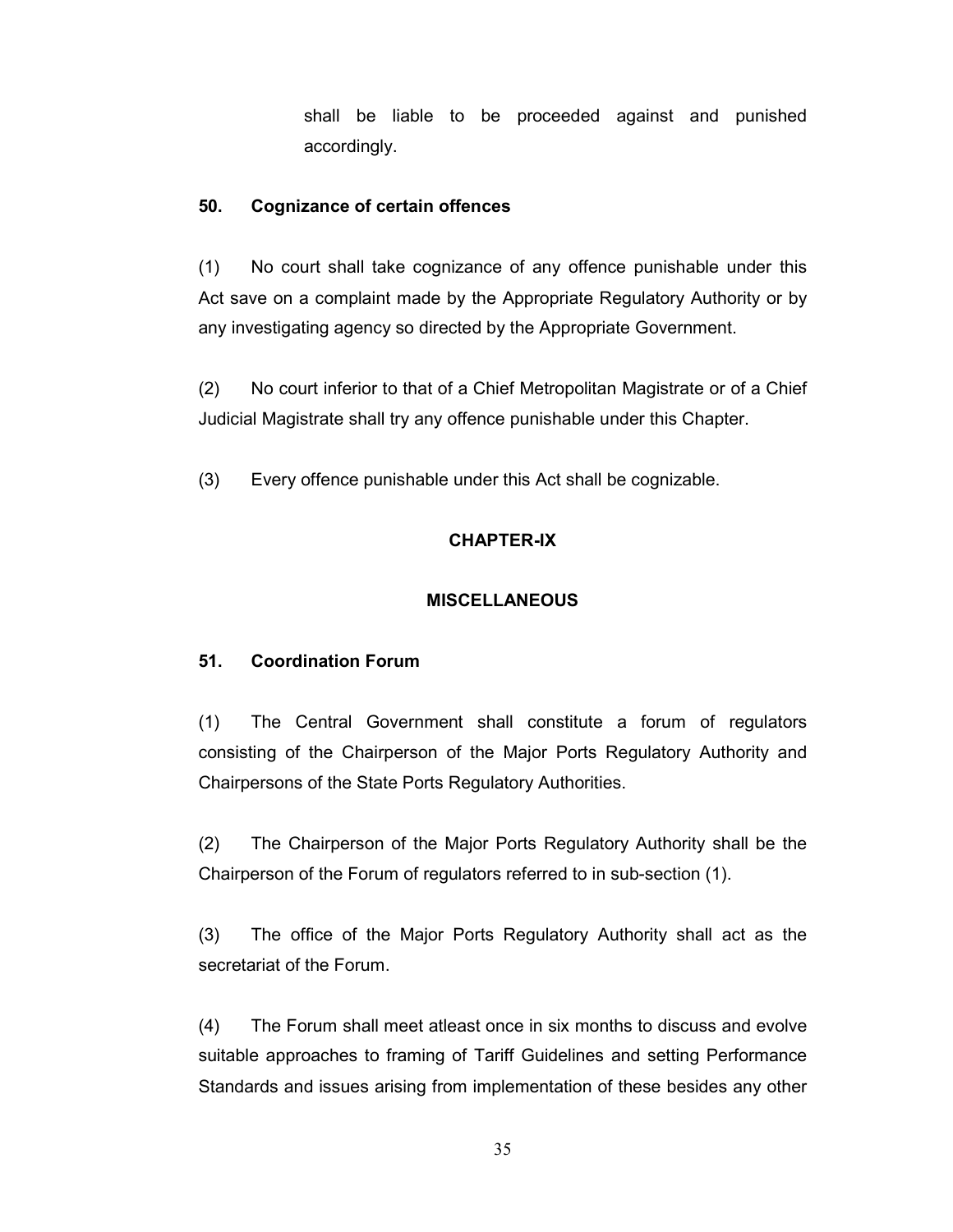common matter relevant to the efficient discharge of the functions assigned to the Regulatory Authorities under this Act.

# 52. Publication of orders of the Appropriate Regulatory Authority

Every Order and regulations of the Appropriate Regulatory Authority made in pursuance of this Act shall be published in the official Gazette and a copy thereof shall be kept in the office of the concerned Port Authority and open at all reasonable times to the inspection of any person without payment of fee.

# 53. Requirements as to publication of notifications, orders, etc., in the Official Gazette

Any requirement in this Act that a notification, order, rule or regulation issued or made by Appropriate Regulatory Authority or Appropriate Government shall be published in the Official Gazette, shall, be construed as a requirement that the notification, order, rule or regulation shall -

- (a) where it is issued or made by the State Ports Regulatory Authority or State Government be published in the Official Gazette of the concerned State and
- (b) where it is issued or made by the Major Ports Regulatory Authority or Central Government be published in the Gazette of India.

## 54. Chairperson, Members, etc., to be public servants

The Chairperson, Members, Officers and other employees of the Appropriate Regulatory Authority shall be deemed when acting or purporting to act in pursuance of any of the provisions of this Act, to be public servants within the meaning of Section 21 of the Indian Penal Code.

## 55. Protection of action taken in good faith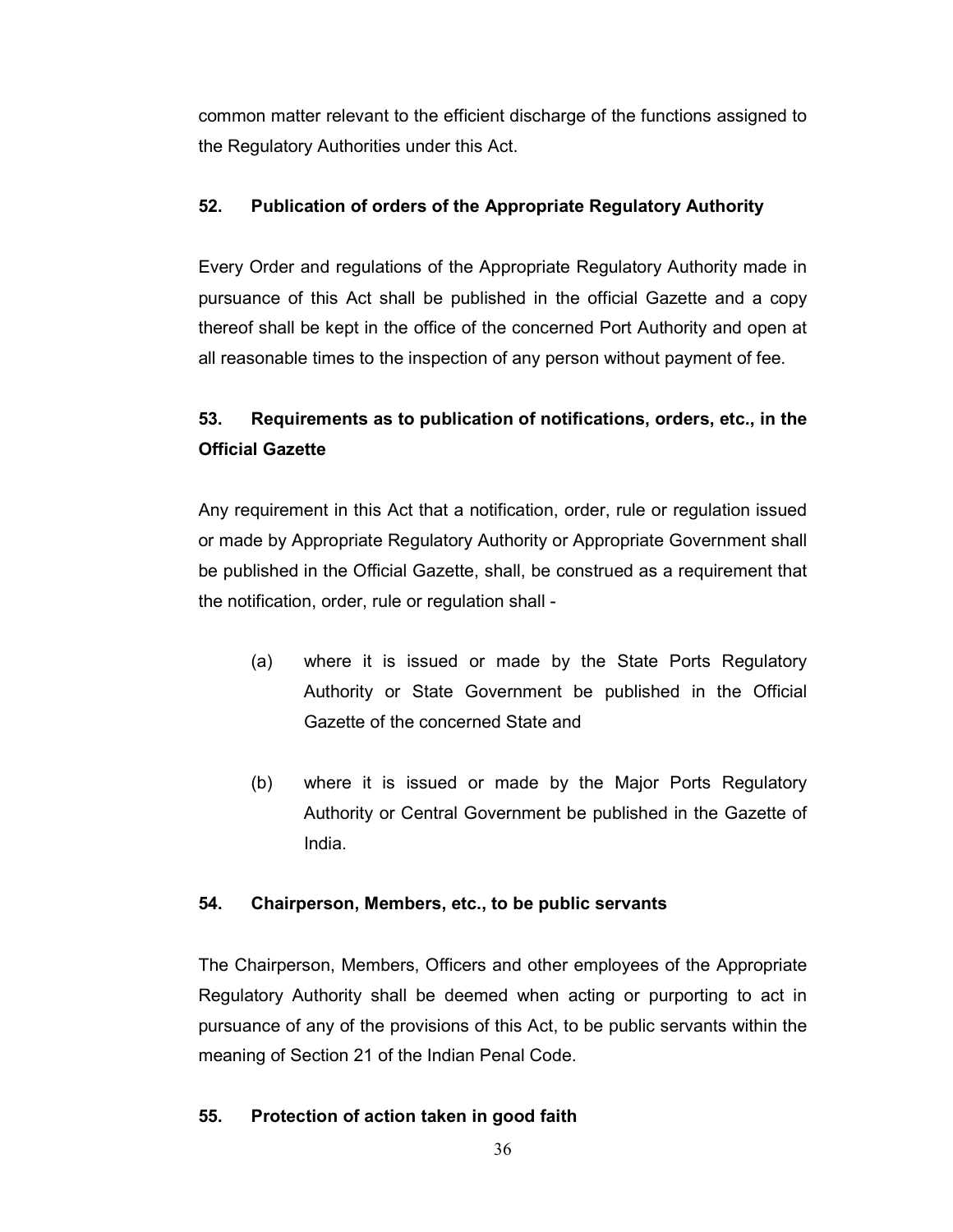No suit, prosecution or other legal proceeding shall lie against the Appropriate Government, the Appropriate Regulatory Authority or any officer of the Appropriate Government or any Chairperson, Members, officers or other employee of the Appropriate Regulatory Authority for anything which is in good faith done or intended to be done under this Act or the rules or regulations made thereunder.

### 56. Repeal and Saving

(1) With the establishment of the Major Ports Regulatory Authority in terms of Section 4, the Tariff Authority for Major Ports constituted under Chapter V-A of the Major Port Trusts Act, 1963 shall cease to function.

- (2) Notwithstanding such cessation,
	- (a) The Tariff Authority for Major Ports, established under Chapter V-A of the Major Port Trusts Act, 1963, shall be deemed to be the Major Ports Regulatory Authority for the purposes of this Act and the Chairperson, Members, and other officers and employees thereof shall be deemed to have been appointed under this Act and they shall continue to hold office on the terms and conditions which shall not be inferior to the terms and conditions on which they were appointed under the Major Ports Trusts Act, 1963.
	- (b) All such action taken or orders and notifications issued or regulations framed by the Tariff Authority for Major Ports shall be deemed to have been done or taken or issued under the corresponding provisions of this Act.
	- (c) All such policy directions issued by the Central Government to the Tariff Authority for Major Ports under Section 111 of the Major Port Trusts Act, 1963 shall be deemed to have been